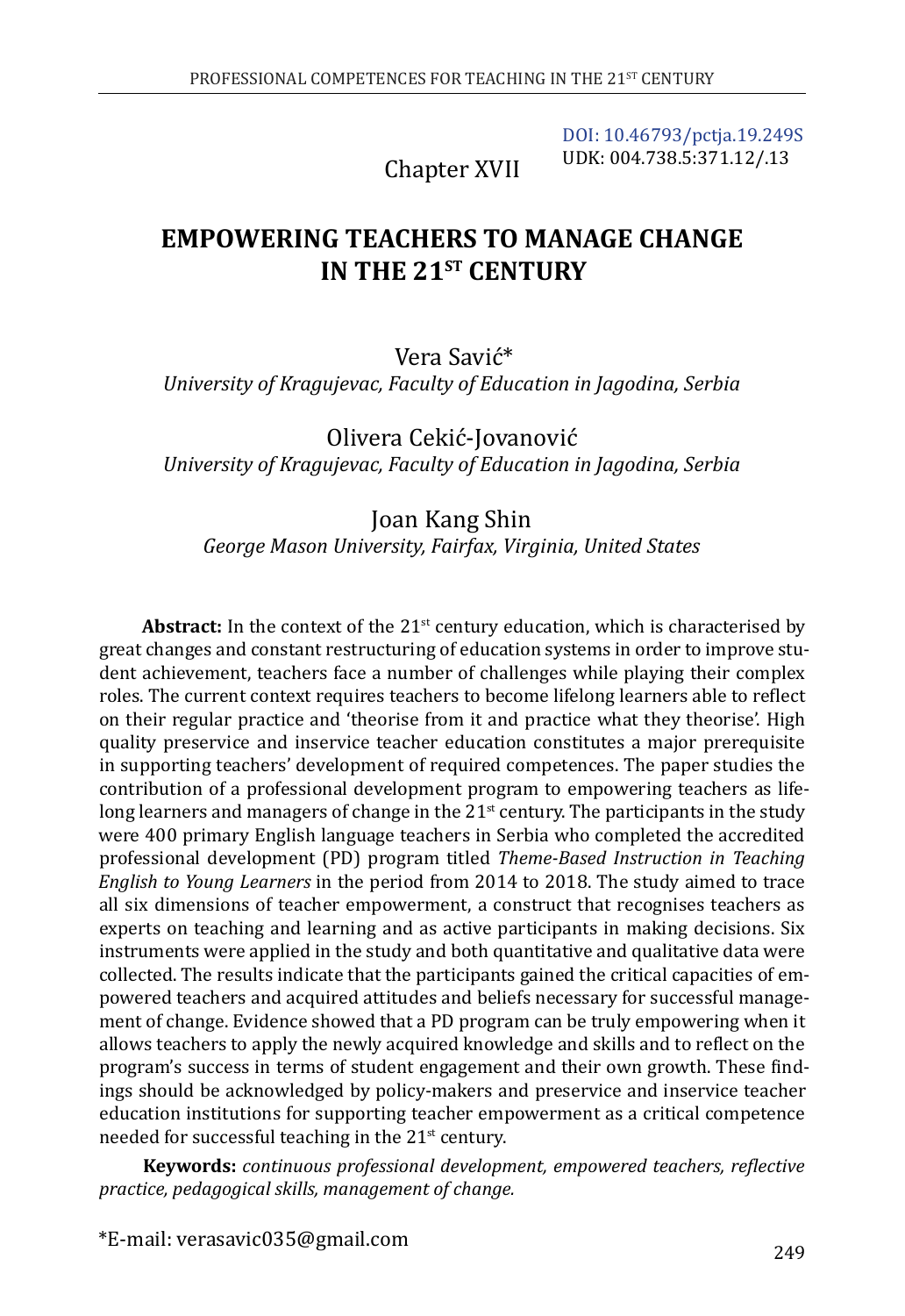# **Introduction**

The Serbian system of education has undergone major restructuring in the second decade of the 21<sup>st</sup> century, introduced by the *Strategy for Education Development* and *The Action Plan for the Implementation of the Strategy for Education Development in Serbia by 2020* (Pantić & Wubbels, 2010; Pantić & Wubbels, Mainhard, 2011). *The Action Plan for the Implementation of the Strategy for Education Development in Serbia by 2020* was adopted by the Serbian government in 2012, and the recently published Report highlights all achievements in the period 2015‒2018 in four broad areas, one of them being "to initiate the renovation of curricula and teaching and learning programs in primary and general secondary education in accordance with the orientation towards the outcomes and the development of competences (key and inter-curricular)" (MoESTD, 2019c: 8). In the area of primary education, instead of obligatory and recommended contents prescribed by the previous national primary curriculum, the new curriculum includes key concepts of curricular content, oriented towards outcomes and learner competences, in line with the recommendations issued by the Council of the European Union (2018) promoting key competences for lifelong learning, such as literacy, multilingualism, mathematical competence and competence in science, technology and engineering, digital competence, personal, social and learning to learn competence, active citizenship, entrepreneurship, and cultural awareness and expression.

The curricular changes have put new demands on teachers in terms of knowledge, skills and strategies needed to effectively introduce the policy changes into their classrooms. Since teachers have the most direct impact on student achievement (Edelenbos, Johnston, Kubanek 2006; Enever 2011, 2016; Garton, Copland, Burns, 2011; Hattie, 2015; Murphy, Evangelou, 2016; Pinter 2011; Savić, Shin, 2016), an important component of restructuring initiatives is enhancing the quality of preservice and inservice teacher education and empowering teachers as lifelong learners and managers of change occurring in the 21<sup>st</sup> century. Furthermore, an adequate response to policy changes is needed in the area of preservice and inservice teacher education and professional development, i.e., teacher education curricula need to incorporate changes, while professional development (PD) programs need to respond to new educational demands. The chapter aims to shed more light on how professional development (PD) can contribute to building teachers' awareness of their own power to successfully adapt to educational changes and new curricular requirements, and to effectively cater to the changing needs of their learners. More precisely, the chapter studies the impact of a PD program in Serbia on foreign language teachers' capacities critical for successful management of change.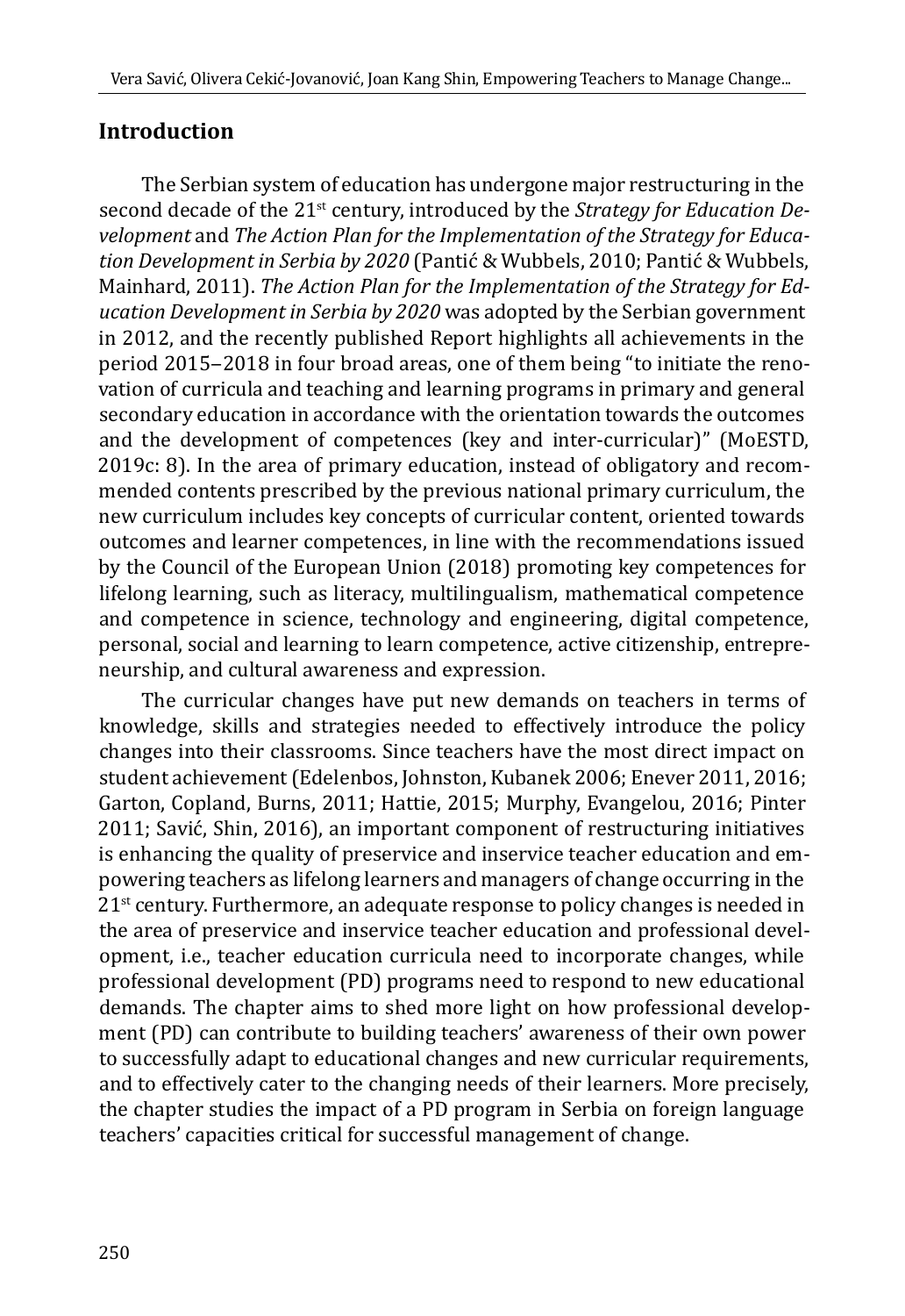#### **Background of the Study**

#### *Educational Changes*

Globally, teachers' roles are changing under the influence of access to information resulting from extremely fast technological development (Pantić & Wubbles, 2012). Teachers now need to build capacity to face the new challenges: to learn to build new content knowledge and pedagogical content knowledge relevant to the new requirements; to unlearn by abandoning "deeply held assumptions about what it means to be a teacher, what classrooms look like, what the essence of teaching and learning is" (Klein, 2008: 80); and to relearn by creating new concepts in these three areas. These teacher abilities are critical for giving teachers "the opportunity and the confidence to act upon [their] ideas as well as to influence the way [they] perform in [their] profession" (Murray,2010: 3), and for equipping them with the appropriate competences to provide quality education, to manage change in their teaching contexts, and, above all, to instill in their learners "a disposition towards lifelong learning" (Day, 1999: 2). Although changes may be introduced by governments in a variety of ways and time periods, such changes are always obligatory (Day, 1999), and teachers are expected not only to deal with them, but they should also be ready to change themselves by unlearning old habits and attitudes and adopting new ones (Franklin, 2015). In order to be able to teach effectively today and in the future, teachers are required to develop transversal knowledge, skills and attitudes, apart from expanding their specialist and subject-specific competences (Huber & Mompoint-Gaillard, 2011; Cekić-Jovanović & Mihajlović, 2018).

The requirement for teachers to quickly acquire new pedagogical skills, to effectively introduce novelty into their classrooms, and to transform their attitudes and abandon some of their practices, makes management of educational changes rather demanding. This process does not always run smoothly as teachers may resist changes or be reluctant to change, so that the impact of the training programs aiming to introduce educational changes may often be minimal (Harris & Lázár, 2011). Research has found that novice teachers tend to teach in the ways that mirror the approaches of their previous education rather than the university curriculum or innovative approaches they have been introduced to in academic or PD programs. They may also find it too time-consuming to introduce changes while they are still developing their teacher personality, particularly if they are not supported either by the teaching materials or experienced colleagues in their teaching environments (Harris & Lázár, 2011). Summarising research results, Harris & Lázár, (2011) emphasize the following reasons for teachers' resistance to change: powerful misconceptions about teaching and learning they develop prior to attending teacher education courses, the absence of first-hand experience or knowledge in the given area,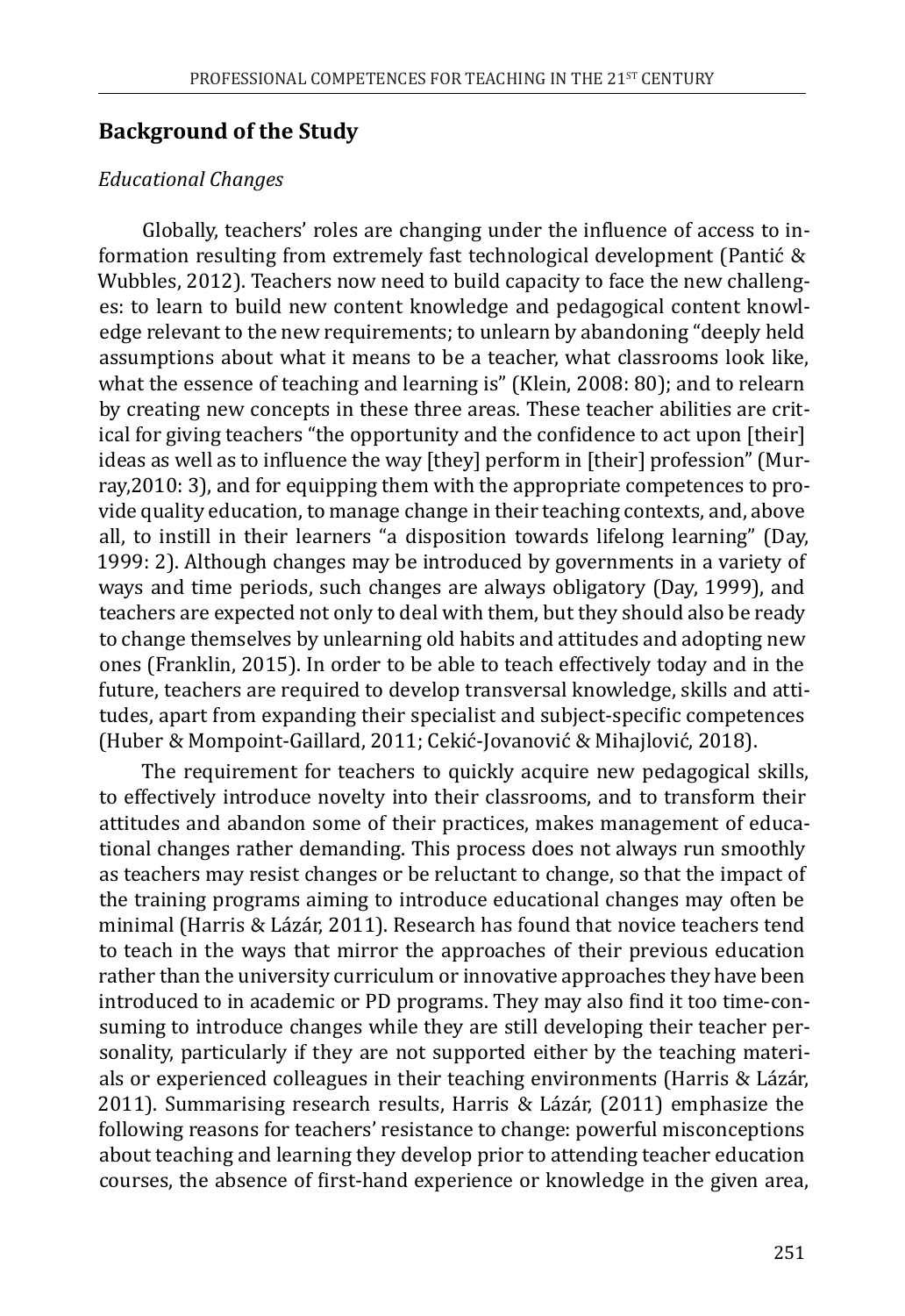feelings of incompetence due to insufficient training, or the inability to see the value of change. As a result, PD courses may be ineffective in terms of raising teachers' awareness of their own misconceptions or in relation to introducing sustainable changes into everyday practice.

Bringing about change in educational contexts may be achieved through teachers' feelings of self-efficacy, which need to be encouraged and supported (Bandura, 1994). It is a complex psychological process that requires "creating and strengthening self-beliefs of efficacy through the vicarious experiences provided by social models. […] People seek proficient models who possess the competencies to which they aspire. Through their behavior and expressed ways of thinking, competent models transmit knowledge and teach observers effective skills and strategies for managing environmental demands" (Bandura, 1994: 3). The process of the development of new knowledge and skills is, therefore, best facilitated by quality PD programs that result in teacher empowerment for successful implementation of new programs (Pyle, Wade-Woolley, Hutchinson ,2011). It is widely accepted that transforming educational landscapes requires teachers to engage in continuing professional development (CPD) targeting the development of specific pedagogical skills and strategies, so that they can successfully face the current and future challenges of the teaching profession (Day 1999; Guskey 2002; Pyle, Wade-Woolley, Hutchinson, 2011). What is more, teachers need to be empowered to autonomously make decisions both about their career development and about their everyday practice. Continuing professional development and empowerment go hand in hand in building the key skills of  $21<sup>st</sup>$  century educators.

#### *Teacher Empowerment*

Generally, empowerment refers to "individuals' belief that they have the skills and knowledge to improve a situation in which they operate" (Bogler & Somech, 2004: 278). In the area of education, the term has been used to refer to the process of or the conditions for becoming an empowered teacher/educator (Guskey, 2002; Klein, 2008; Murray, 2010; Pyle, Wade-Woolley & Hutchinson, 2011), or to the capacities and strategies possessed by or needed for becoming an empowered teacher/educator (Aliakbari & Amoli, 2016; Bernat, 2008; Franklin, 2015; Stacy, 2013; Zembylas & Papanastasiou, 2005). Teacher empowerment is "allowing teachers to be an active participant in the instructional decisions of the school […] [and] recognizing teachers as the experts about teaching and learning issues, [allowing them to] be involved in quality professional learning and providing it [and] acknowledging teachers' major contributions to improving student achievement" (Squirre-Kelly, 2012: 19).

Short & Rinehart, (1992) have identified six dimensions of teacher empowerment: 1. decision making; 2. professional growth; 3. status; 4. self-efficacy; 5.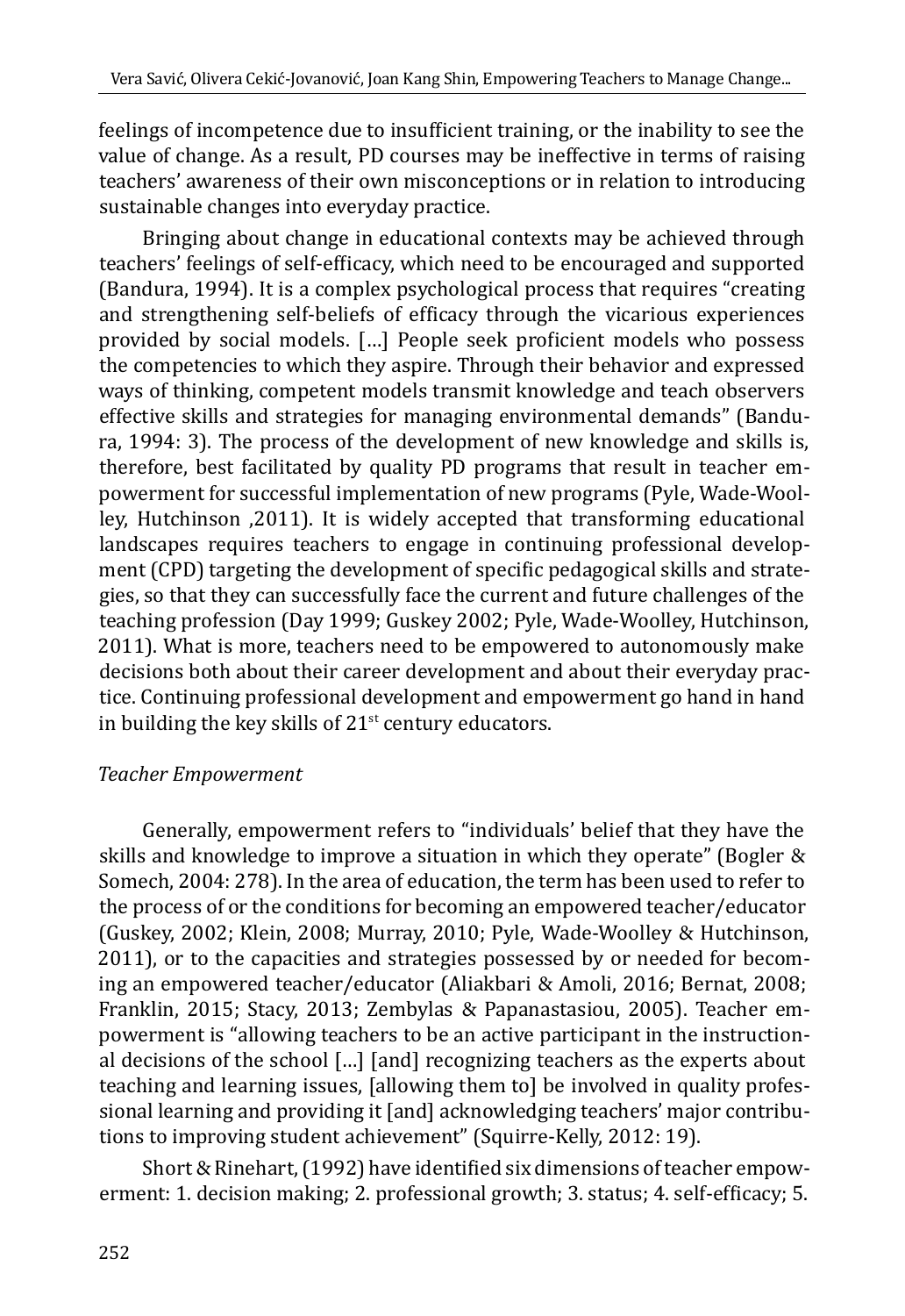autonomy; and 6. impact. Teachers are empowered when they are allowed to make decisions about their teaching and work environments (*decision making*), and when they are provided with opportunities for their professional growth through collaborative work in teams and participation in professional learning of new strategies and skills (*professional growth*). To feel empowered, teachers need to believe that their work is valued and respected by colleagues, students, parents, and community members (*status*), that they have the necessary skills to help students learn (*self-efficacy*), and that they are competent to design curricula (*autonomy*). They are empowered when they believe that they can influence school life and school environment (*impact*). The authors have developed the scale for measuring teacher empowerment that has been used to determine how empowerment relates to constructs like teachers' commitment to teaching, organisational commitment, professional commitment, job satisfaction and student engagement (Aliakbari & Amoli, 2016; Bogler & Somech, 2004; Squire-Kelly, 2012; Zembylas & Papanastasiou, 2005).

All six dimensions of teacher empowerment have been found to relate to teachers' commitment to teaching (Aliakbari, Amoli 2016). Moreover, research has shown positive correlation between teachers' job satisfaction and teacher empowerment, and evidence has been provided that teacher empowerment leads to job satisfaction and that there is an impact of job satisfaction on teachers' sense of empowerment (Zembylas & Papanastasiou, 2005). Although there is still no solid evidence about the relationship between teacher empowerment and student achievement, some recent studies have shown that teacher empowerment has a direct impact on student achievement and that teachers' commitment to teaching has a positive effect on students' learning (Aliakbari & Amoli, 2016; Squire-Kelly 2012). Furthermore, there are indications that teacher empowerment is important in making pedagogical decisions, and can directly affect EFL student engagement and motivation (Zembylas & Papanastasiou, 2005). Importantly, teacher empowerment can play a decisive role in the implementation of new programs (Pyle, Wade-Woolley & Hutchinson, 2011).

Franklin, (2015) argues that one of the guiding principles for empowering educators is the introduction of a Big Idea of 'learning, unlearning and relearning', and stresses the significance of these capacities in higher education settings:

> Higher education classrooms must be the place where thinking occurs. The work of the classroom must be one of co-learning in which lessons are designed such that students construct meaning and connect in a networked environment. We have to move to a new model of Bloom's Taxonomy in which we teach conceptually and the students learn the skills as they work through the materials to learn the 'big' idea. The problems of today and tomorrow will need to be solved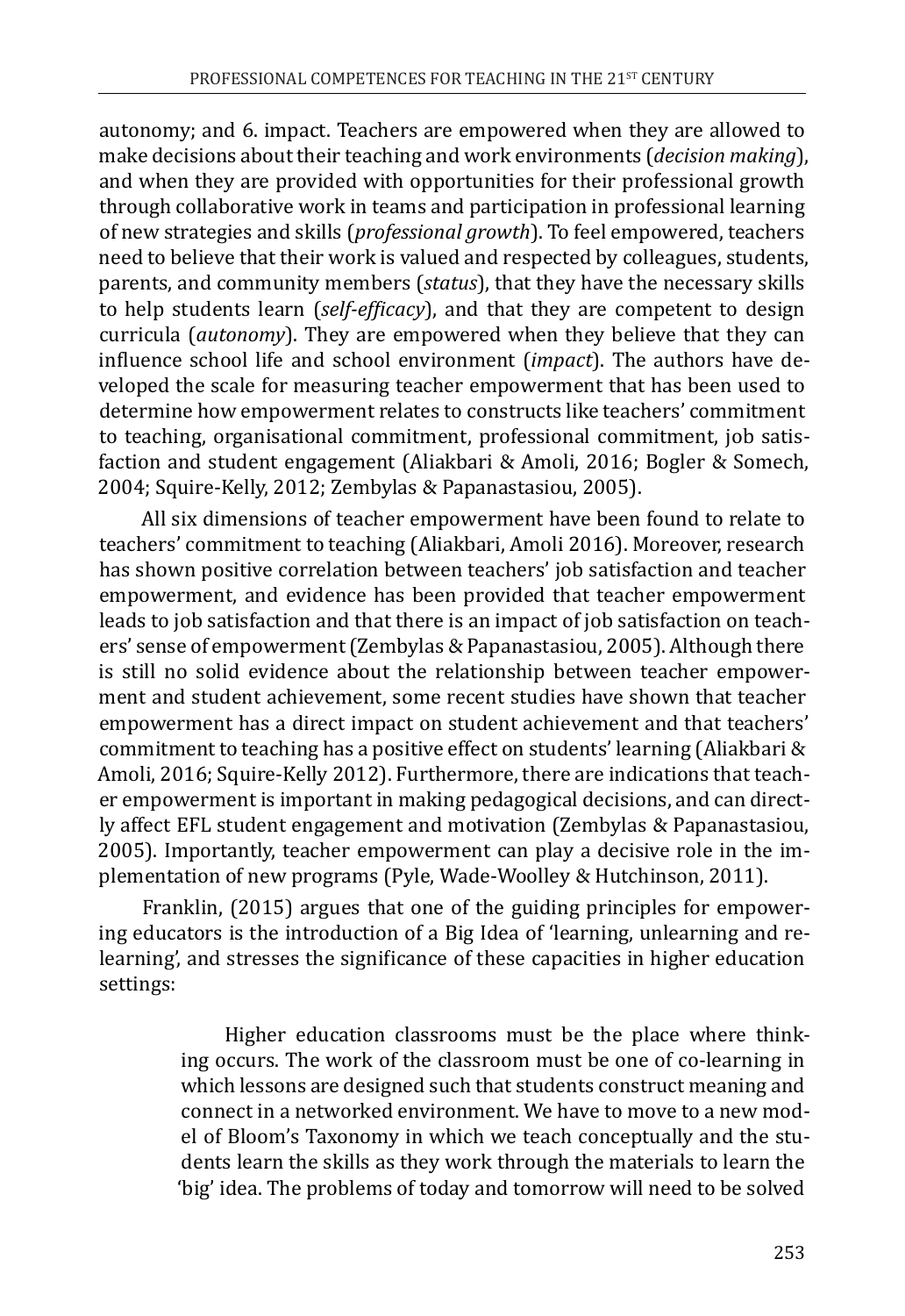through big ideas. Ideas matter; big ideas are what excite, engage and motivate learners. […] Changing instruction to embrace big ideas, the use of technology to flip a classroom or connect students in participatory learning requires an educator that is willing to learn, unlearn and relearn new pedagogies for teaching, learning and moving higher education forward. (Franklin, 2015: 1091-1092)

The Big Idea of 'learning, unlearning and relearning' is particularly important in teacher education, as teaching at all levels involves the process of making difficult changes in one's teaching practice through learning new content and pedagogical knowledge and skills, through unlearning by abandoning old assumptions, and through relearning by creating new concepts about effective teaching practices (Klein, 2008). It is argued that "the demands on teachers to learn, unlearn, and relearn, more and more require that the model of the isolated teacher be set aside" in order to build "professional communities that support learning, unlearning, and relearning" by engaging teachers in PD (Klein, 2008: 95). Murray, (2010: 3) links PD very closely to teacher empowerment, arguing:

> One of the main reasons to pursue professional development is to be empowered – to have the opportunity and the confidence to act upon your ideas as well as to influence the way you perform in your profession. Empowerment is the process through which teachers become capable of engaging in, sharing control of, and influencing events and institutions that affect their lives. Feeling empowered can also manifest leadership skills, and teacher empowerment leads to improvement in student performance and attitude.

To conclude, teacher empowerment can be a key to introducing and implementing curricular changes. However, there may be a number of obstacles to achieving teacher empowerment (Stacy, 2013), which calls for providing quality PD programs to support teachers in building the six dimensions of empowerment (Aliakbari & Amoli, 2016; Klein, 2008; Kumaravadivelu, 2006; Pyle, Wade-Woolley & Hutchinson, 2011; Stacy, 2013).

### *Professional Development*

Behind any teacher's learning and development is a desire to have an impact on the lives of their students (Day, 1999). Consequently, PD pogrammes have three major goals, i.e., to generate "change in the classroom practices of teachers, change in their attitudes and beliefs, and change in the learning outcomes of students" (Guskey, 2002: 383). PD programs provide teachers with "opportunities to participate in a range of informal and formal activities which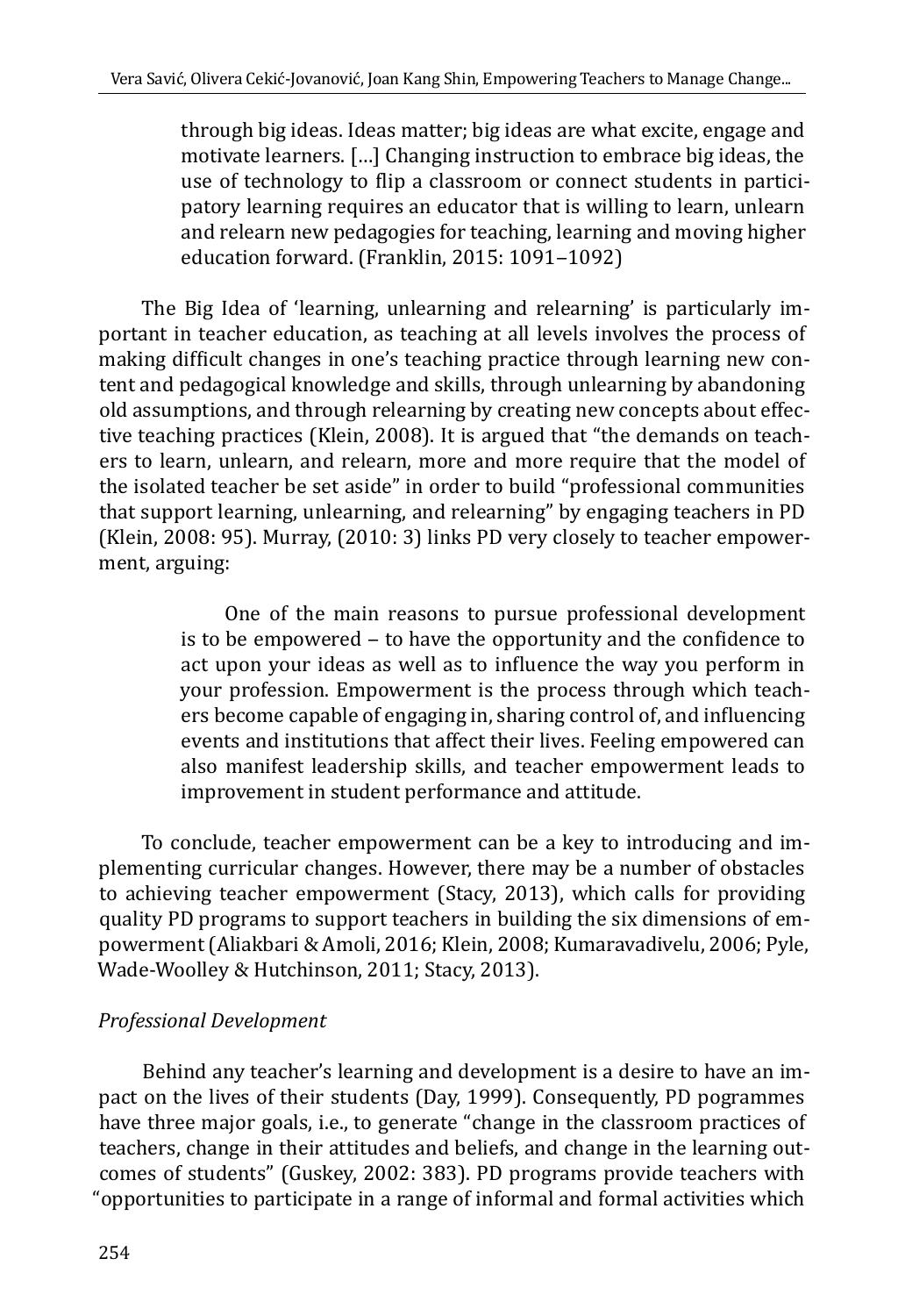will assist them in processes of review, renewal, enhancement of thinking and practice, and, importantly, commitment of the mind and heart" (Day, 1999: 1). Continuing PD, therefore, is the process through which teachers are equipped with resources to plan and practice new ideas and approaches, and enhance their own theoretical knowledge and pedagogical and reflective skills. It is made effective when teachers manage to achieve a balance "not only in the 'what' and the 'how' of their teaching but also in the 'why' in terms of their core 'moral' purposes" (Day, 1999: 7). The success of any ongoing PD process is, therefore, grounded as much in content knowledge and practice as "in the context of particular students and classrooms" (Klein, 2008: 85) and depends on the development of reflective skills and on applying a reflective approach to teaching.

Since PD has been recognised as a crucial component in enhancing the quality of teaching and the success in achieving learning outcomes, the influence of PD programs on these two areas has extensively been studied (Büyükyavuz, 2013; Day, 1999; Guskey 2002; Ingvarson, Meiers, Beavis, 2003, 2005; Savić & Shin, 2016). Examining the factors that affect the impact of PD programs on teachers' content knowledge, classroom practice and learner outcomes, Ingvarson, Meiers, Beavis, (2005) have found a dynamic relationship among these variables and a significant improvement of learning outcomes as a result of enhanced teacher efficacy. The factor that has been found to correlate significantly with the impact of a PD program is teachers' belief that the program has influenced learners' learning outcomes. This leads to a conclusion that "[p]rograms that model effective practice and invite teachers to try them out tend to be more successful than programs that devote resources primarily to changing attitudes first" (Ingvarson, Meiers, Beavis, 2005: 16). Another significant finding of this study refers to duration of PD programes, both in terms of contact hours of training and the overall duration of a program (i.e. extension in time), and both variables have been found to contribute to enhancing a program's impact. Furthermore, the school context and the professional community of teachers in it have been found to play an important role in making a PD program effective (Patton, Parker, Tannehill, 2015). For a change to be introduced, teachers need to be given time and opportunity to discuss with colleagues and administrators what and how learners are learning and how successful they are (Ingvarson, Meiers, Beavis, 2005). However, some recent studies conducted with English language teachers show that, although teachers generally value PD programs, young teachers usually lack proper understanding of PD and need guidance in planning their careers (Patton, Parker, Tannehill, 2015), while experienced teachers see a number of obstacles to fitting PD activities into their busy schedule (Büyükyavuz, 2013).

Nevertheless, effective PD can help teachers to build capacities to face the challenges and changes. Their understanding of a change is shaped by the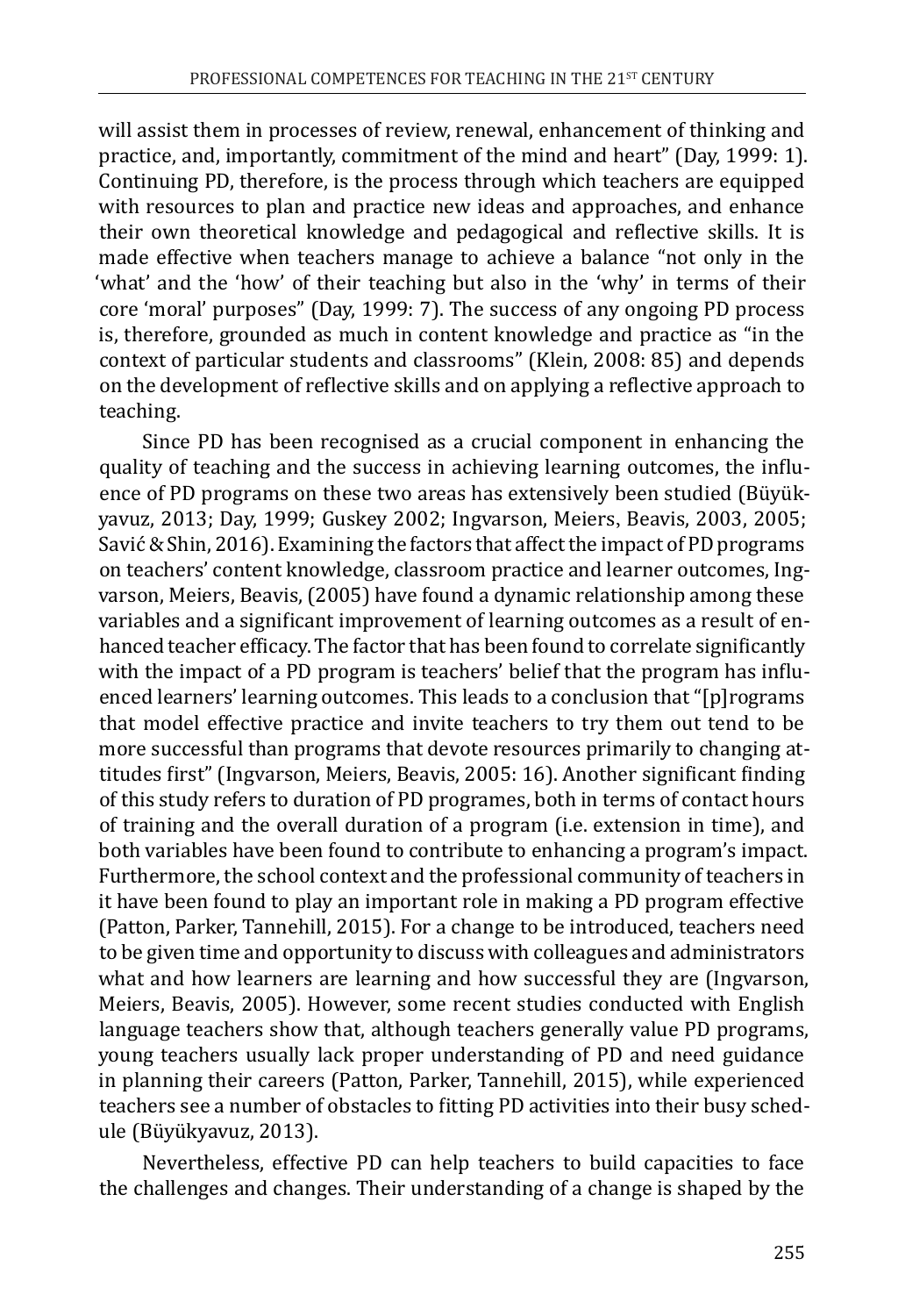depth of their reflection on practice and by the scope of feedback they get on their classroom practice (Ingvarson, Meiers, Beavis, 2005). Besides, implementation of new initiatives depends on teachers' sense of empowerment that "provides teachers with the motivation to and the belief that they can improve their practice" (Pyle, Wade-Woolley, Hutchinson, 2011: 259). Innovation and change can, however, be introduced only upon careful and detailed planning of PD and upon deciding which skills, knowledge and attitudes must be acquired by all involved in managing change in a certain educational context.

### *Educational System in Serbia: Curricular Changes and Professional Development of English Language Teachers*

In the last two decades there have been significant curricular changes in the Serbian system of education that affected the area of foreign language teaching, the first one being the introduction of compulsory foreign language learning from primary Grade One (children aged 6.5 years) in 2003, and a later introduction of English as a compulsory school subject from the very beginning of primary education. Moreover, a second foreign language was made obligatory from primary Grade Five (age 10.5), while the Common European Framework of Reference for Languages (Council of Europe, 2001) was applied for restructuring the language curricula (Filipović, Vučo, Djurić, 2007). The implementation of early language learning policy in Serbia was part of a global trend of lowering the beginning of formal English language learning and teaching (Shin & Crandall, 2014), which posed a number of challenges, a major one being a shortage of language teachers qualified to teach young learners (Zein, 2019).

Generally speaking, in the past two decades teachers in Serbia did not receive extensive capacity building for their new roles in the selection of textbooks, participation in school or curriculum development, or cooperation with parents and the community (Pantić, Wubbels, Mainhard, 2011). Preservice teacher preparation remained primarily, if not exclusively, concerned with subject matter content and, to varying degrees, with pedagogy and psychology, approached from disciplinary foundations rather than in terms of educational value (Pantić, Wubbels, Mainhard, 2011). Moreover, inservice teacher training was the responsibility of the local authorities, yet without the resources and the authority to allocate funds for teacher training activities.

In the second decade of the  $21<sup>st</sup>$  century the main document that guided educational policy changes has been The Action Plan for the Implementation of the Strategy for Education Development in Serbia by 2020, adopted in 2012 (MoESTDS, 2019c). The aim of this document was to guide the planning and preparation of the new national Law on Education System Foundations of Serbia, passed in 2017, and followed by primary grade curricula in 2018 and 2019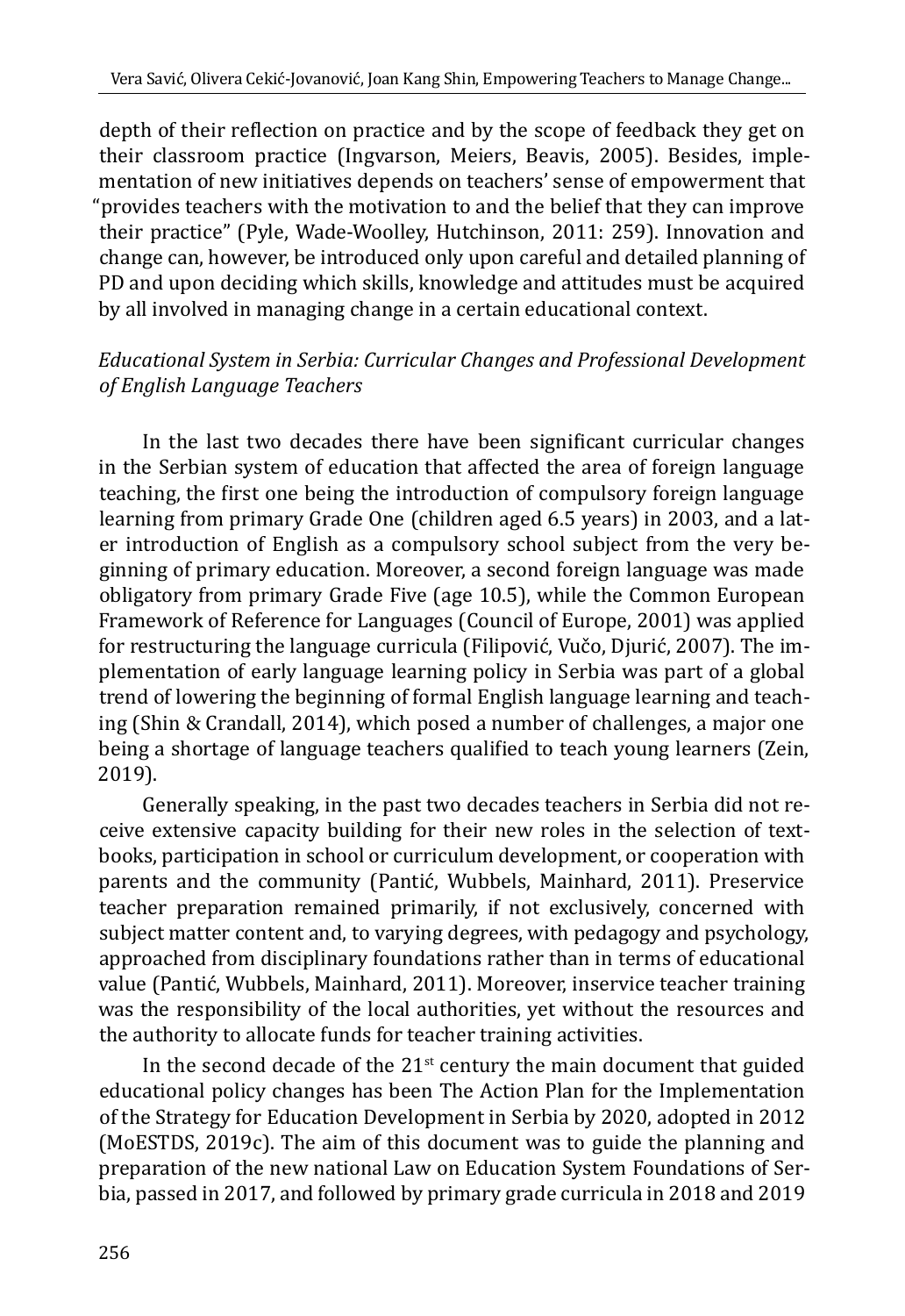(MoESTDS, 2017a, 2017b, 2018, 2019a, 2019b). The new primary foreign language curriculum prescribed by the Law requires teachers to focus on defining appropriate objectives in teaching and applying approaches and materials to achieve them. Primary EFL teachers are expected to prepare children to achieve the new standards for foreign language proficiency at the end of primary education, determined and published by the Institute for Education Quality and Evaluation in Serbia, structured as three groups of learner competences: pragmatic, linguistic and intercultural, all defined with a number of descriptors at three levels, from basic, through intermediate, to advanced (Najdanović Tomić, 2017). As communicative competence is given priority in the new curriculum, teachers are required to contextualise their teaching by introducing self-created and self-selected materials from different sources, and, most importantly, by applying a cross-curricular approach to language teaching. Moreover, teachers are encouraged through primary curriculum and several documents published to assist them in applying the curriculum instructions (Najdanović Tomić, 2017) to introduce innovative approaches, like project-based learning (PBL) and computer-assisted language learning (CALL), and to apply formative assessment as a major form of monitoring learners' progress.

Extensive training of foreign language teachers for applying the new standards in their particular contexts was provided online by the Institute for the Improvement of Education in Serbia as late as in 2018. The training focused on determining the teaching objectives in terms of developing particular learner competences, and on identifying cross-curricular themes that could be transformed into projects, but lacked the development of teachers' competences for designing the curriculum, for selecting, adapting and designing quality multimodal teaching materials, and for planning the lessons that would integrate a variety of subject-area content and language. The training in these key skills was timely provided in the period 2014-2018 by a PD program titled *Theme-Based Instruction in Teaching English to Young Learners* (TBI in TEYL) (Savić 2014; Savić & Shin, 2016). Although this PD program for primary English language teachers was accredited by the Institute for the Improvement of Education in Serbia, it was not as large-scale as the training provided by the Institute for the Improvement of Education in Serbia in 2018. Nevertheless, the effects of *TBI in TEYL* program were monitored and measured for the whole period of four consecutive years while it was carried out throughout Serbia and will be presented in the Study section of this chapter. Given that well planned and conducted PD programs may greatly contribute to empowering teachers to manage change affecting their particular teaching contexts, the paper aims to examine how the *TBI in TEYL* PD program affected teachers' empowerment based on Short and Rinehart's (1992) six dimensions of teacher empowerment.

The *TBI in TEYL* PD program was accredited as a training program for practising EFL teachers in state primary schools. It was a three-day inservice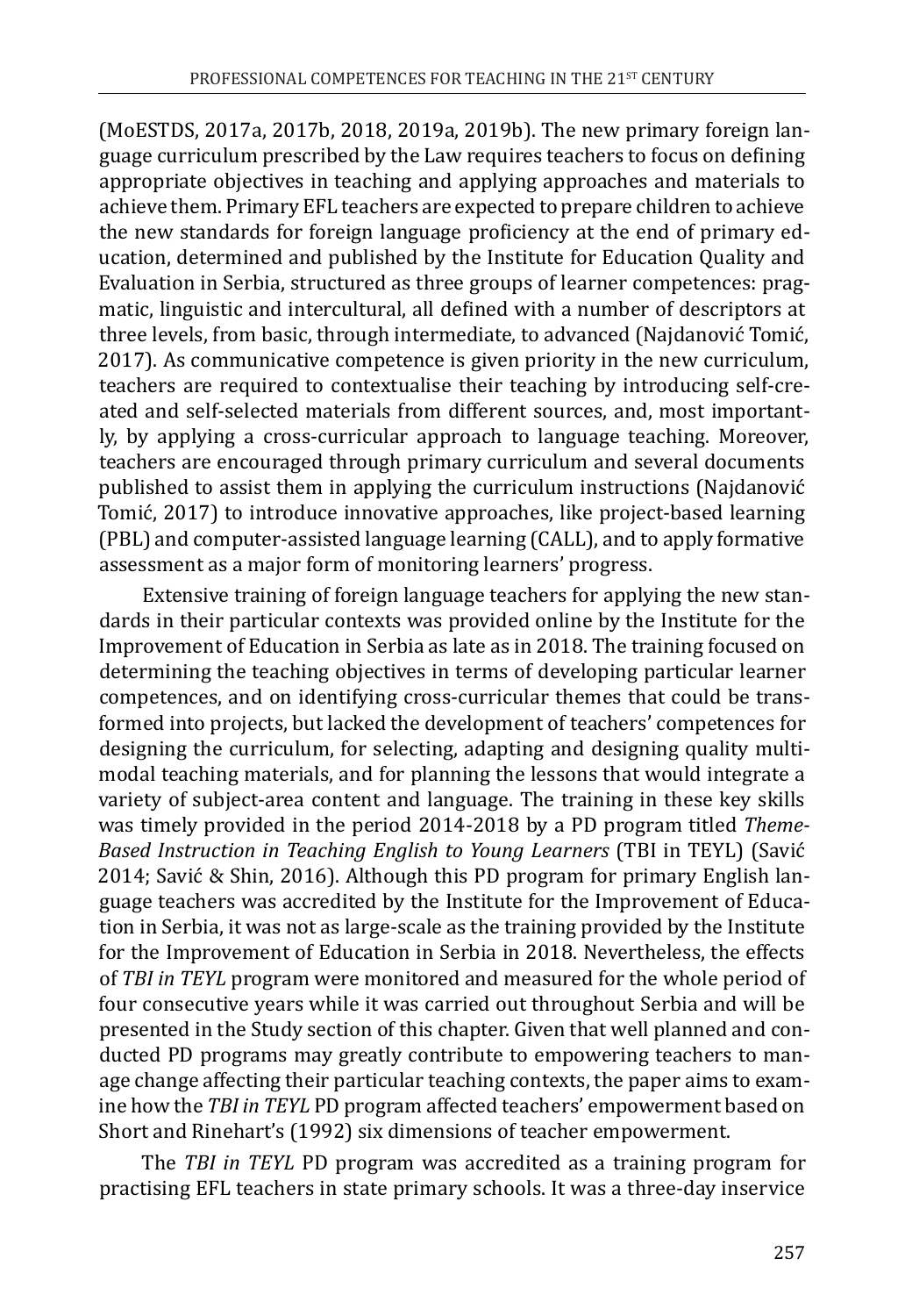seminar bearing 24 hours of PD, and was unique in terms of quality and open access<sup>1</sup> as all 22 seminars conducted in the course of four consecutive years were offered free of charge. It was designed to respond to the pedagogical requirements of teaching English as a foreign language to young learners (aged  $7-11$ ) and to train teachers to introduce innovation into their practice in terms of contents (cross-curricular themes, culture contents) and methodology (designing problem-based activities, development of learners' communicative competence, critical and creative thinking,  $21<sup>st</sup>$  century skills, and fostering learning through storytelling, multimedia materials and formative assessment). The training involved three stages: 1) Stage One: two-day intensive training in theme-based instruction and the best practices in teaching languages to young learners; 2) Stage Two: two-month participant team work on developing and teaching thematic units in the participants' contexts; and 3) Stage Three: one-day workshop involving the participants' presentations of team-created thematic units and their reports on the thematic lessons taught in their own contexts, followed by reflections, discussions and self-, peer- and trainer evaluation.

At the time of commencing the program in 2014, the aim was to train teachers to introduce innovation that involved an effective child-friendly EFL pedagogy. By the end of the fourth academic year of the program's implementation, it could be regarded as a positive response to the requirements of the new primary EFL curriculum introduced in Serbia in the same academic year  $(2017 - 2018).$ 

# **Purpose of the Study**

The purpose of the study was to determine the impact of teacher professional development in *TBI in TEYL* program on six dimensions of Serbian EFL teachers' sense of empowerment, that is decision making, professional growth, autonomy, self-efficacy, status and impact. Specifically, the study aimed to answer the following research questions:

- 1. In what ways did *TBI in TEYL* program contribute to enhancing opportunities for perceived decision making, autonomy and professional growth of EFL teachers in Serbia?
- 2. In what ways and to what extent did *TBI in TEYL* program contribute to enhancing a sense of self-efficacy, status and impact of EFL teachers in Serbia?

<sup>1</sup> The funds for training 16 teacher trainers (in collaboration with an expert from a US university) and for conducting 22 seminars were provided with five grants awarded by the American Embassy in Belgrade in the period 2013-2018.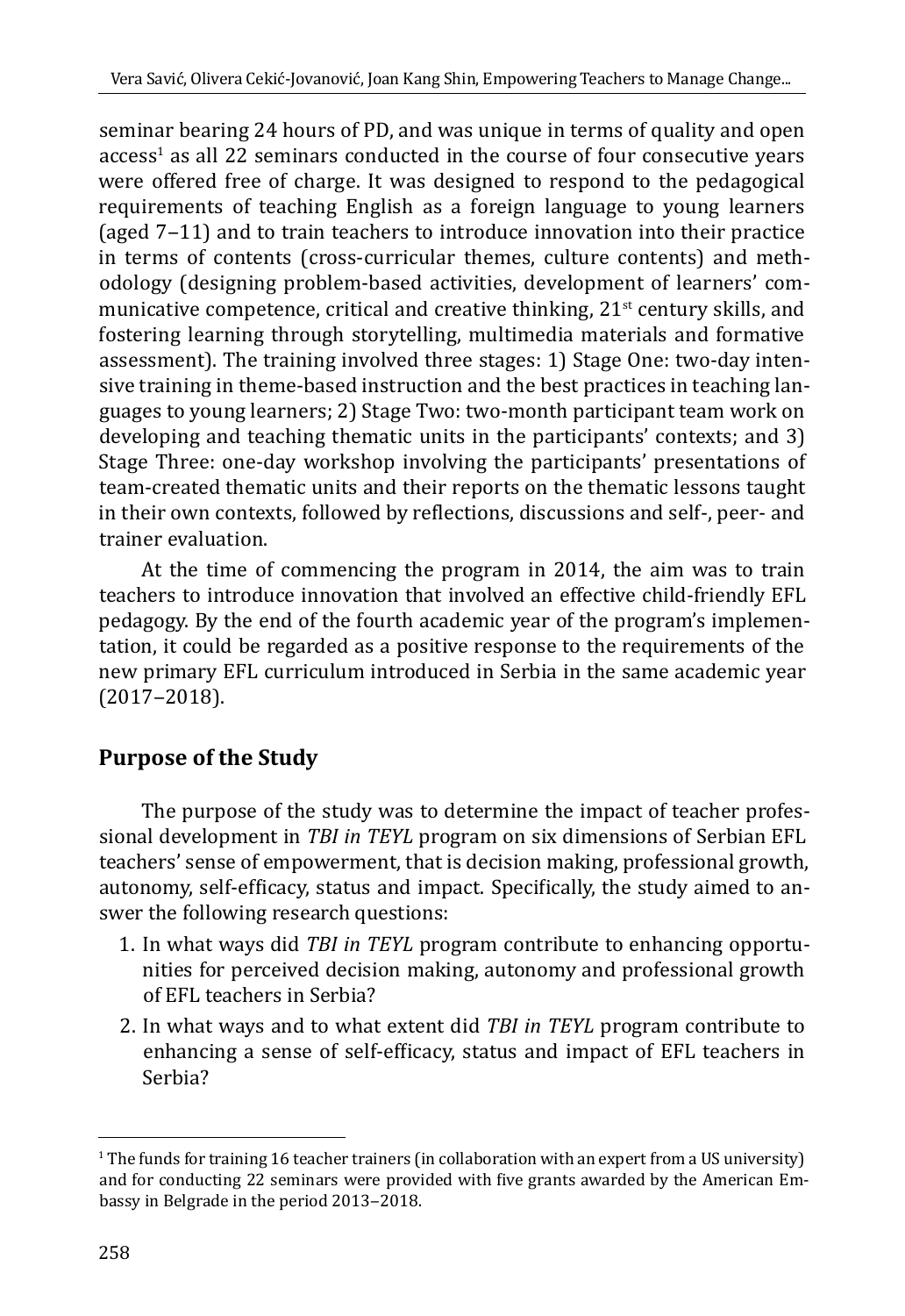3. In what ways and to what extent did *TBI in TEYL* program contribute to EFL teachers' willingness to learn, unlearn and relearn content knowledge and pedagogical skills?

### *Method*

Mixed methods were used and both quantitative and qualitative data were collected and analysed with the statistical analysis package SPSS and by categorising qualitative data (answers to open-ended questions) through a process of thematic analysis.

### *Participants*

The sample involved exactly 400 EFL teachers who had completed *TBI in TEYL* PD program in the period 2014–2018 (see Tables 1 and 2). They were drawn from 255 state schools located in 97 towns throughout Serbia, and taught English in town schools, village schools (or village branches of town schools), or in both urban and country schools (see Table 2). Regarding the length of experience in TEYL, almost two thirds of the participants were at the beginning of their careers with up to 10 years of experience, while the rest were experienced teachers of English with more than 10 years of experience in the field (see Table 1). A great majority of the participants held bachelor's degrees as fully qualified English language teachers, a small minority were class teachers eligible to teach English, while about a fifth of the participants held master's degrees in English philology (see Table 1). The participants were mainly female, approximately representing differences in the overall ratio of women to men in TEYL in Serbian state primary schools.

| <b>Experience in TEYL</b> |           |         |                          | <b>Qualification</b> |         | Gender |           |         |
|---------------------------|-----------|---------|--------------------------|----------------------|---------|--------|-----------|---------|
| Years of<br>experience    | Frequency | Percent | Title                    | Frequency            | Percent |        | Frequency | Percent |
| $0 - 10$                  | 258       | 64.5    | BA<br>English<br>teacher | 278                  | 69.5    | Female | 363       | 90.8    |
| $11 - 20$                 | 126       | 31.5    | BA class<br>teacher      | 41                   | 10.3    | Male   | 37        | 9.2     |
| $21 - 30$                 | 16        | 4.0     | Master                   | 77                   | 19.3    |        |           |         |
| Total                     | 400       | 100.0   | Other                    | $\overline{4}$       | 1.0     | Total  | 400       | 100.0   |

*Table 1: Participants' experience in TEYL, qualification and gender*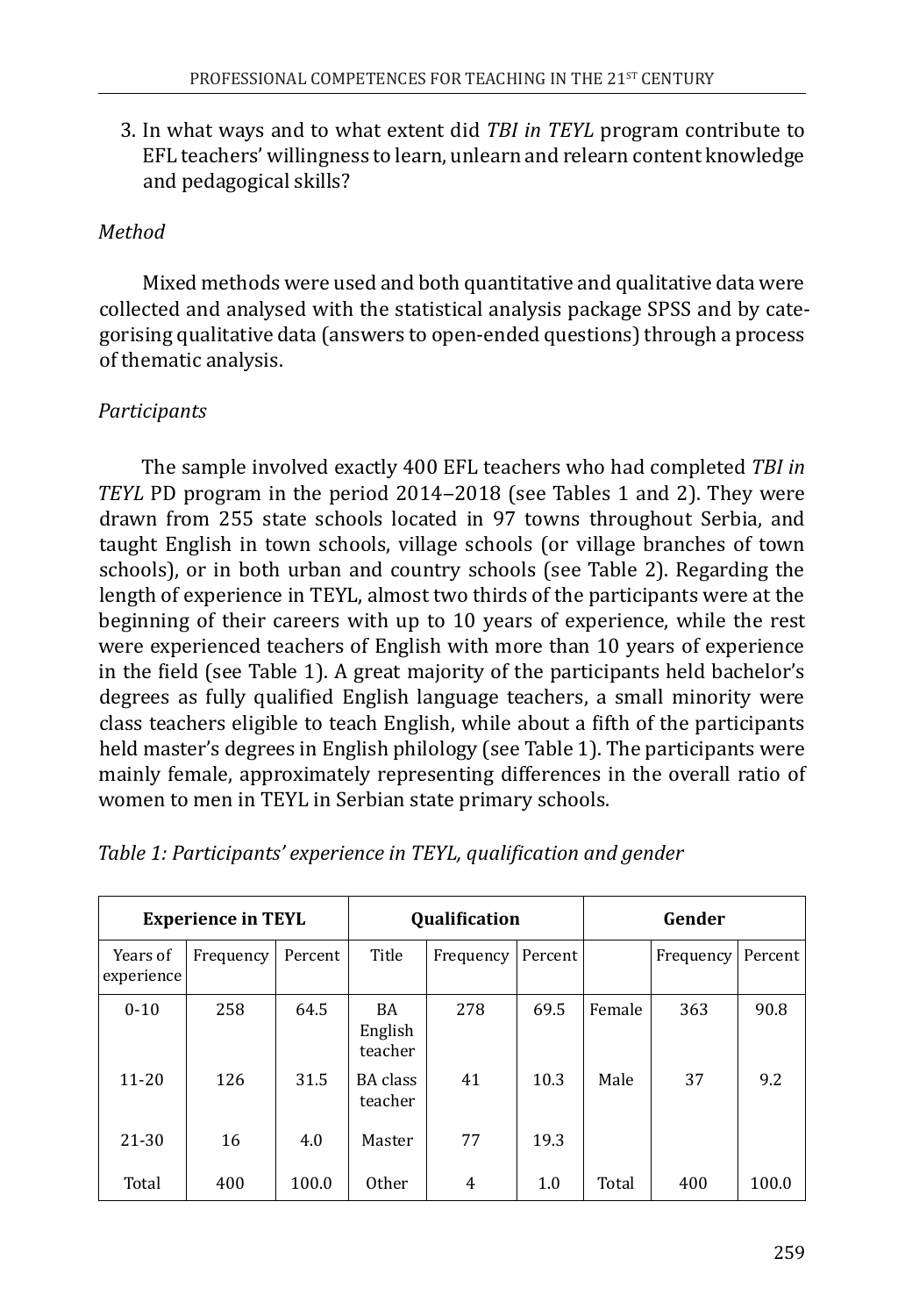The sampling was random, as teachers voluntarily applied for being trained within the program, which affected the sizes of the 22 seminar groups (ranging from 6 to 29 participants) (see Table 2).

| Academic<br>Year | No. of<br>seminars (venue)    | No. of<br>participants | No. of<br>towns<br>represented | No. of<br>schools<br>represented | Grade (M)<br>(on the scale<br>$(0-4)$ |
|------------------|-------------------------------|------------------------|--------------------------------|----------------------------------|---------------------------------------|
| 2014-2015        | Jagodina (FEJ <sup>2</sup> )  | 22                     | 6                              | 14                               | 3.97                                  |
|                  | Belgrade (AC <sup>3</sup> )   | 22                     | 4                              | 15                               | 3.92                                  |
|                  | Novi Sad (AC)                 | 9                      | 3                              | 8                                | 3.87                                  |
|                  | Kragujevac (AC)               | 8                      | 2                              | 8                                | 3.79                                  |
|                  | Nis(AC)                       | 6                      | 2                              | 4                                | 3.90                                  |
|                  | Bujanovac (AC)                | 9                      | 2                              | 8                                | 3.84                                  |
|                  | Vranje(AC)                    | 27                     | 4                              | 12                               | 3.76                                  |
| 2015-2016        | Kruševac (RPDC <sup>4</sup> ) | 26                     | 4                              | 19                               | 3.86                                  |
|                  | Belgrade (AC)                 | 26                     | 7                              | 20                               | 3.54                                  |
|                  | Čačak (RPDC)                  | 8                      | 4                              | 5                                | 3.79                                  |
|                  | Kikinda (RPDC)                | 16                     | 6                              | 13                               | 3.82                                  |
|                  | Nis (RPDC)                    | 29                     | 8                              | 16                               | 3.87                                  |
| 2016-2017        | Leskovac (RPDC)               | 20                     | 7                              | 13                               | 3.90                                  |
|                  | Užice (RPDC)                  | 14                     | 5                              | 10                               | 3.85                                  |
|                  | Novi Pazar (RPDC)             | 26                     | 3                              | 12                               | 3.87                                  |
|                  | Belgrade (AC)                 | 14                     | 7                              | 9                                | 3.86                                  |
|                  | Niš (RPDC)                    | 22                     | 9                              | 14                               | 3.85                                  |
| 2017-2018        | Šabac (RPDC)                  | 11                     | 2                              | 6                                | 3.62                                  |
|                  | Knjaževac (RPDC)              | 28                     | 4                              | 15                               | 3.73                                  |
|                  | Zrenjanin (RPDC)              | 16                     | $\mathbf{1}$                   | 13                               | 3.74                                  |
|                  | Smederevo (RPDC)              | 26                     | 3                              | 13                               | 3.88                                  |
|                  | Kragujevac (RPDC)             | 15                     | $\overline{4}$                 | 8                                | 3.95                                  |
| <b>TOTAL</b>     | 22                            | 400                    | 97                             | 255                              | $\frac{1}{2}$                         |

*Table 2: Number of seminars, venues, participants, towns and schools represented, and evaluation grade awarded by the participants*

<sup>2</sup> Faculty of Education in Jagodina

<sup>3</sup> American Corner

<sup>4</sup> Regional Professional Development Centre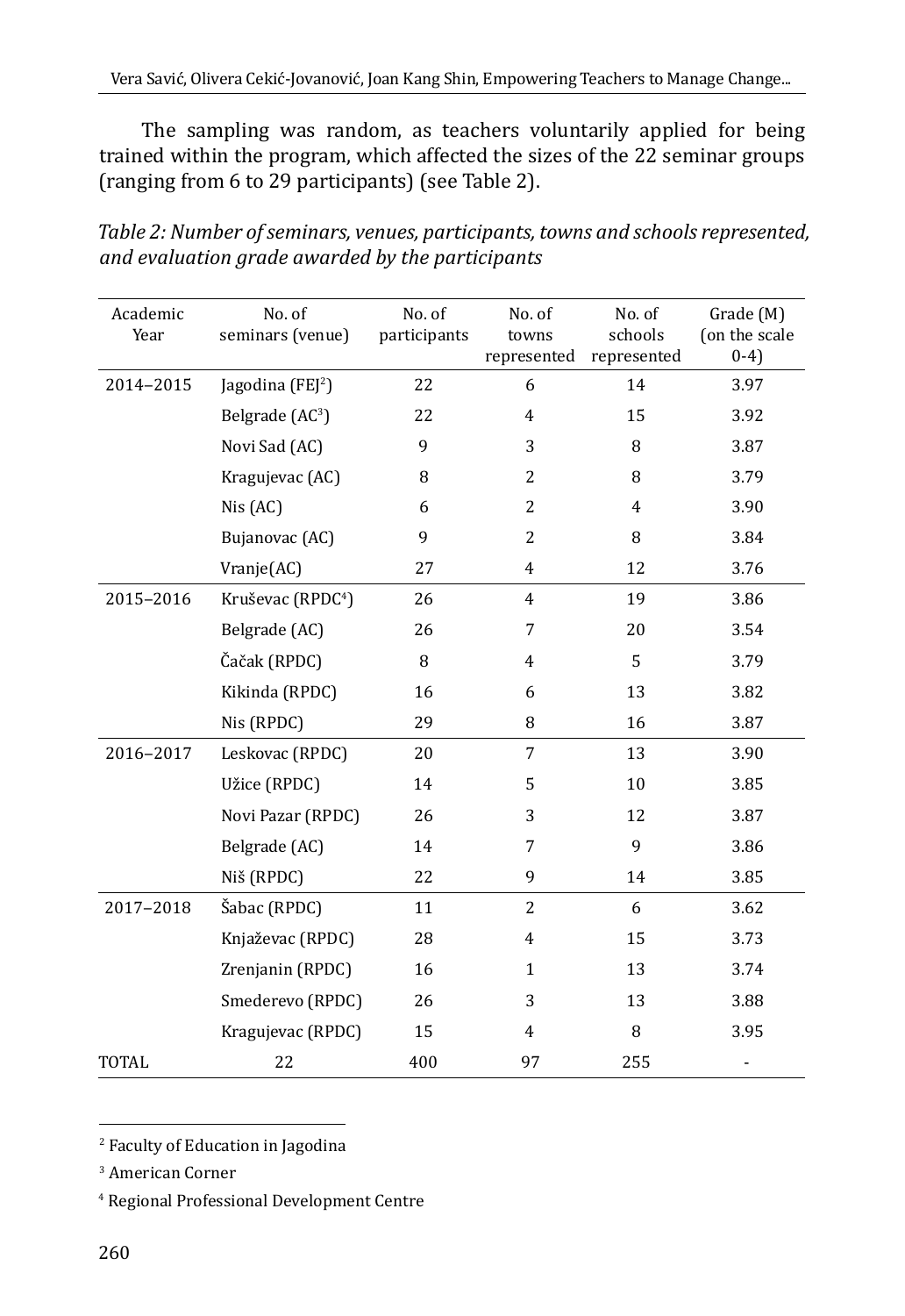The participant seminar groups represented geographically distant areas located throughout the country (see Figure 1), the majority of the venues being outside the major big cities.



*Figure 1: Seminar venues and location of the participants' schools on the map of Serbia*

The seminar venues involved very well-equipped educational training centres (six American corners and seven Regional Professional Development Centres; see Table 2), with modern technological devices and internet access, necessary for the multimodal training materials.

#### *Instruments*

The participants' attitudes and reflections were surveyed with a number of instruments used for monitoring the effects of the PD program. For the purpose of the study, the following sets of data were collected: 1) KWL Chart; 2) Stage One Evaluation Form; 3) Stage Three Self-Evaluation Form; 4) Final Evaluation; 5) ZUOV Questionnaire; and 6) Trainers' notes. The first four sets of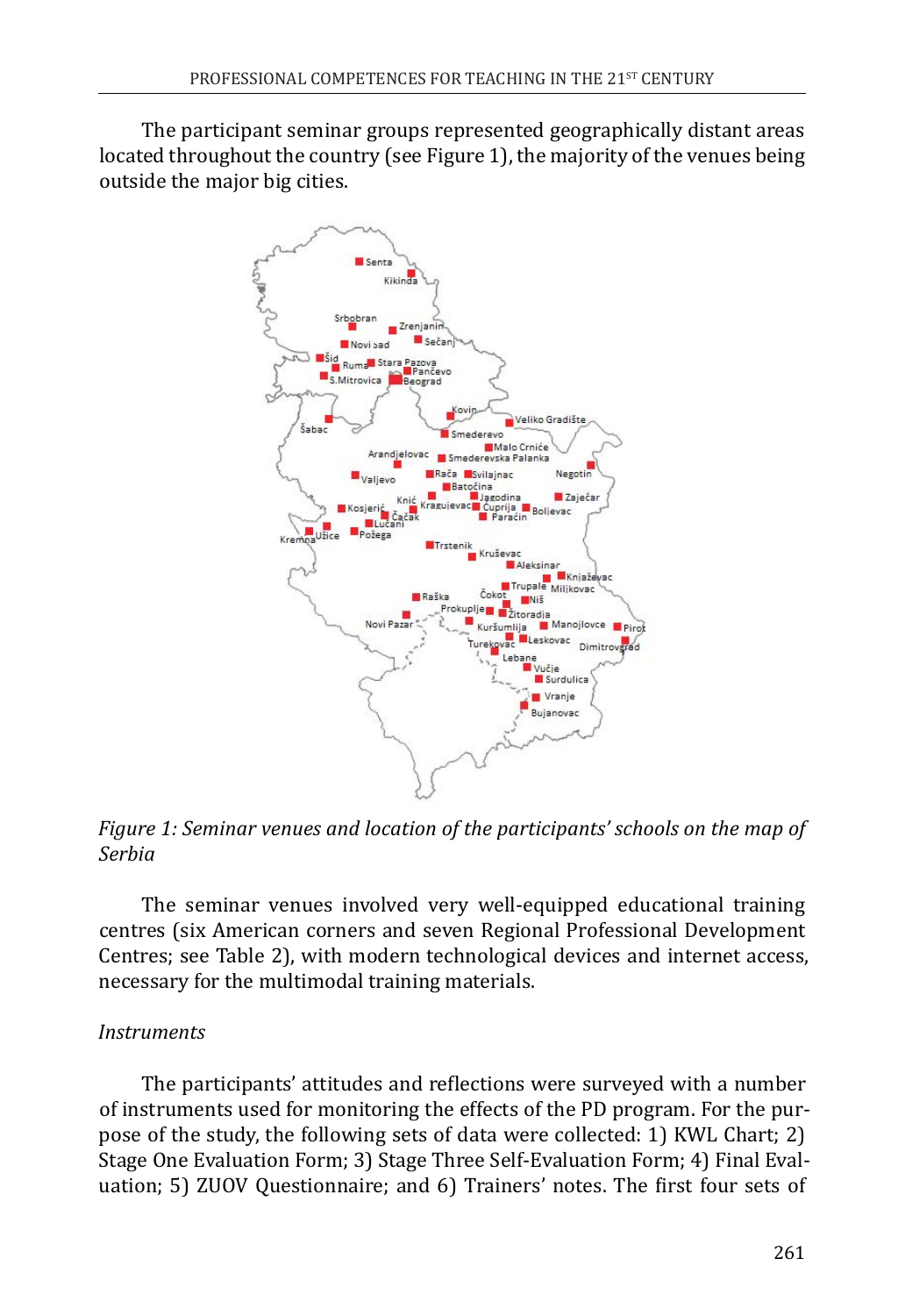data were designed by the authors, while questionnaire 5 was the official questionnaire created and implemented by the Institute for the Improvement of Education in Serbia (ZUOV for short in Serbian), which also provided bakground and demographic data about the participants. All five sets of data were questionnaires with both closed and open-ended questions and are referred to as questionnaires 1–5. In Stage Three trainers' notes with comments on thematic unit plans and the participants' presentations were collected in a structured form developed by the authors and analysed for major themes.

### *Procedure and data analysis*

Stage Three of the PD program was the final day of the training held for each of 22 seminar groups approximately two months after the initial two-day training in Stage One. The period between Stage One and Stage Three was Stage Two that was not officially structured but rather organised independently by small participant teams to work on planning a thematic unit collaboratively and teaching it in their own contexts. In Stage Three the participants shared the results, reflected on their own achievements and experiences, and self-evaluated the effectiveness of their collaborative experience and their classroom application. Two questionnaires (questionnaires 1 and 2) were distributed to the participants at the beginning (questionnaire 1) and at the end (questionnaire 2) of the two-day initial training in Stage One, while the other four instruments (questionnaires 3, 4, 5 and 6) were applied on the final day of the program, i.e., in Stage Three. The SPSS program was used for statistical analysis, while the answers to open-ended questions were analysed for recurring themes.

# **Results**

The results will be presented as the participants' beliefs, attitudes and reflections obtained in two stages of the program: Stage One and Stage Three.

### *Participants' beliefs, attitudes and reflections in Stage One of the PD Program*

Although the seminar groups differed in terms of the participants' background knowledge of content-based instructional approach to teaching English to young learners, general thematic analysis of the first column  $(K = \text{know})$ of KWL charts, filled in at the beginning of the training (before the content of the program was introduced), indicated that a half of the respondents knew nothing or very little about TBI (Savić & Shin, 2016; Cekić-Jovanović & Milanović, 2019), while the results collected through questionnaire 2 at the end of Stage One, after two-day initial training, indicated that about 70 percent of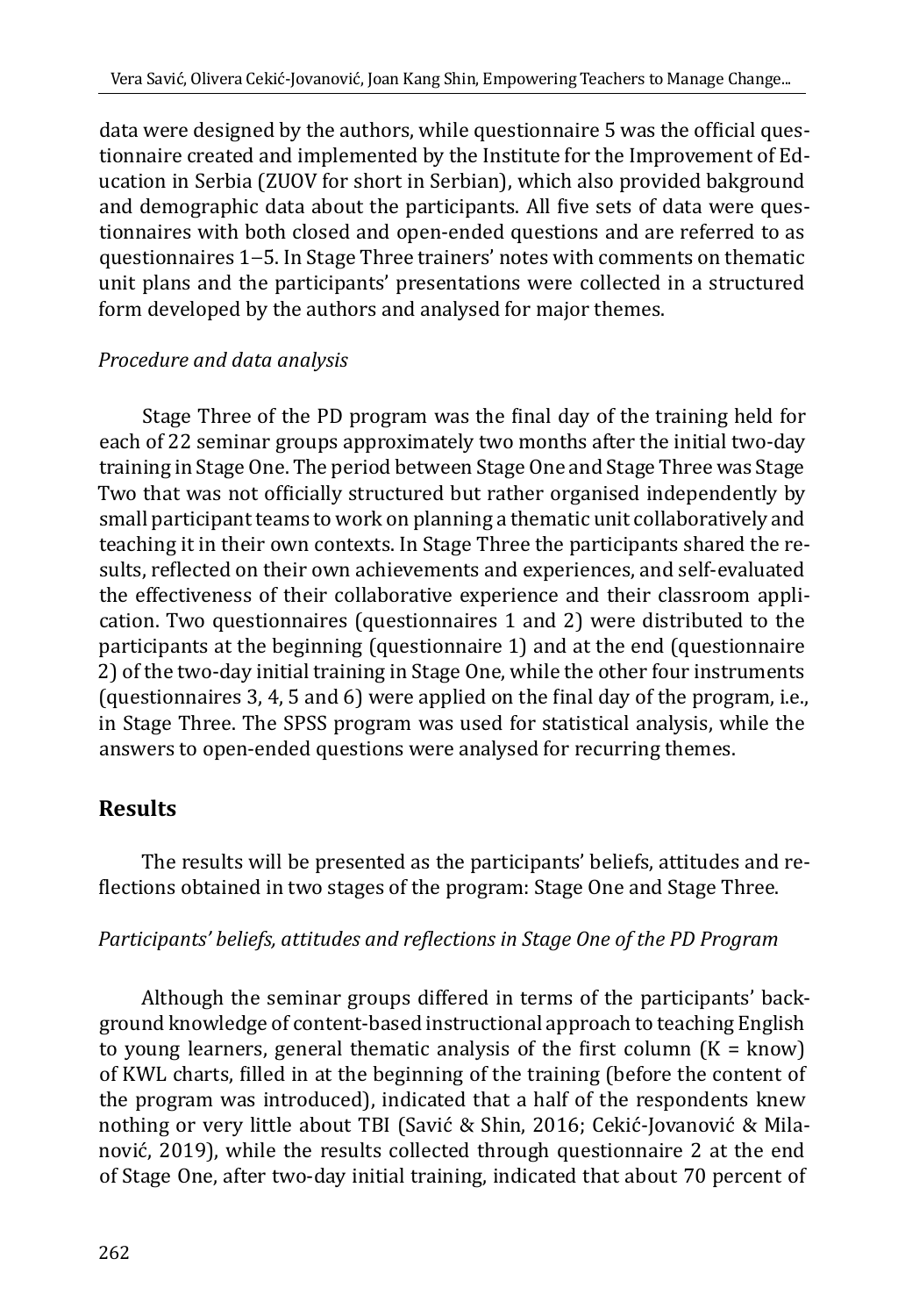the participants were mainly or entirely acquainted with the approach. Only a quarter of the respondents reported that TBI ideas were mainly or completely new to them (see Table 3).

*Table 3: Participants' evaluation of the content of TBI in TEYL training in terms of novelty of ideas (on a four-level rating scale)*

| How much are the ideas new to you? |                   | Frequency | Percent |
|------------------------------------|-------------------|-----------|---------|
| Valid                              | Missed            | 20        | 5.0     |
|                                    | Completely new    | 11        | 2.8     |
|                                    | Mainly new        | 85        | 21.3    |
|                                    | Mainly familiar   | 229       | 57.3    |
|                                    | Entirely familiar | 55        | 13.8    |
|                                    | Total             | 400       | 100.0   |

At the end of Stage One the participants were asked to evaluate the usefulness of the program's content on a four-level scale (see Table 4). A great majority (almost 90%) believed that the content was completely or manly useful.

*Table 4: Participants' evaluation of the content of TBI in TEYL training in terms of its usefulness*

| How much is the content useful to you?     |                   | Frequency | Percent |
|--------------------------------------------|-------------------|-----------|---------|
| Valid                                      | Completely useful | 263       | 65.8    |
| Mainly useful                              |                   | 91        | 22.8    |
| Slightly useful<br><b>Useless</b><br>Total |                   | 43        | 10.8    |
|                                            |                   | 3         | 0.8     |
|                                            |                   | 400       | 100.0   |

Responding to the open-ended question about the most useful concept of the two-day training, the participants provided answers that involved various ideas and aspects of the training (see Table 5). The responses were grouped on the basis of a recurring theme and are presented in order of frequency. It is significant to note that the most frequent answers related to the strategies and techniques were how to use storytelling and picture books and how to apply multimedia in the classroom. Moreover, the participants highly valued the ideas about how to develop young learners'  $21<sup>st</sup>$  century skills, especially their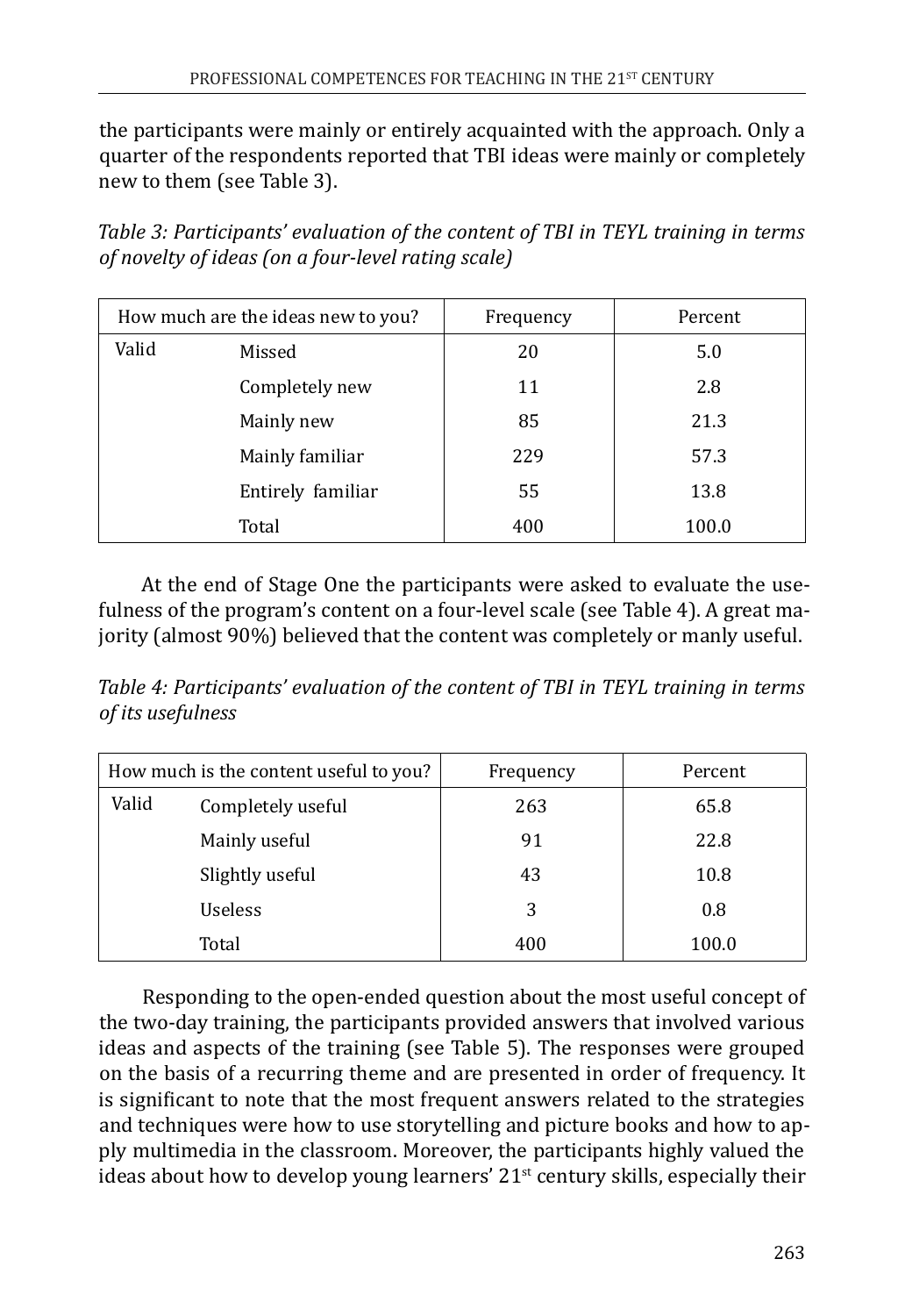critical thinking, and how to use blogs, songs and games. Demonstration of a thematic unit, which was held in the form of a workshop, was found to be very useful, as well as creative activities used in the training to exemplify the basic principles of teaching young learners and applying thematic approach in the language classroom. Some participants also found the suggestions about how to integrate the language skills in the classroom useful.

*Table 5: Participants' beliefs about the most useful contents of the training (in order of frequency)*

| No. | For me, the most useful content of the training has been |
|-----|----------------------------------------------------------|
| 1   | Storytelling/Picture books                               |
| 2   | Multimedia                                               |
| 3   | $21st$ century skills for young learners                 |
| 4   | Demonstration of a thematic unit                         |
| 5   | Developing critical thinking skills                      |
| 6   | Songs                                                    |
| 7   | Games                                                    |
| 8.  | Creative activities                                      |
| 9.  | Integration of skills                                    |

Three open-ended questions in Stage One evaluation Form (questionnaire 2) were designed to call for an overall reappraisal of the participants' own pedagogical practice under the background of the thematic approach training. The participants were asked to devise an action plan involving the decisions which strategies and techniques they planned to introduce into their pedagogical practice, which to keep and which to abandon. The responses were analysed on the basis of the frequency of recurring themes and the results are given in Table 6 in order of frequency.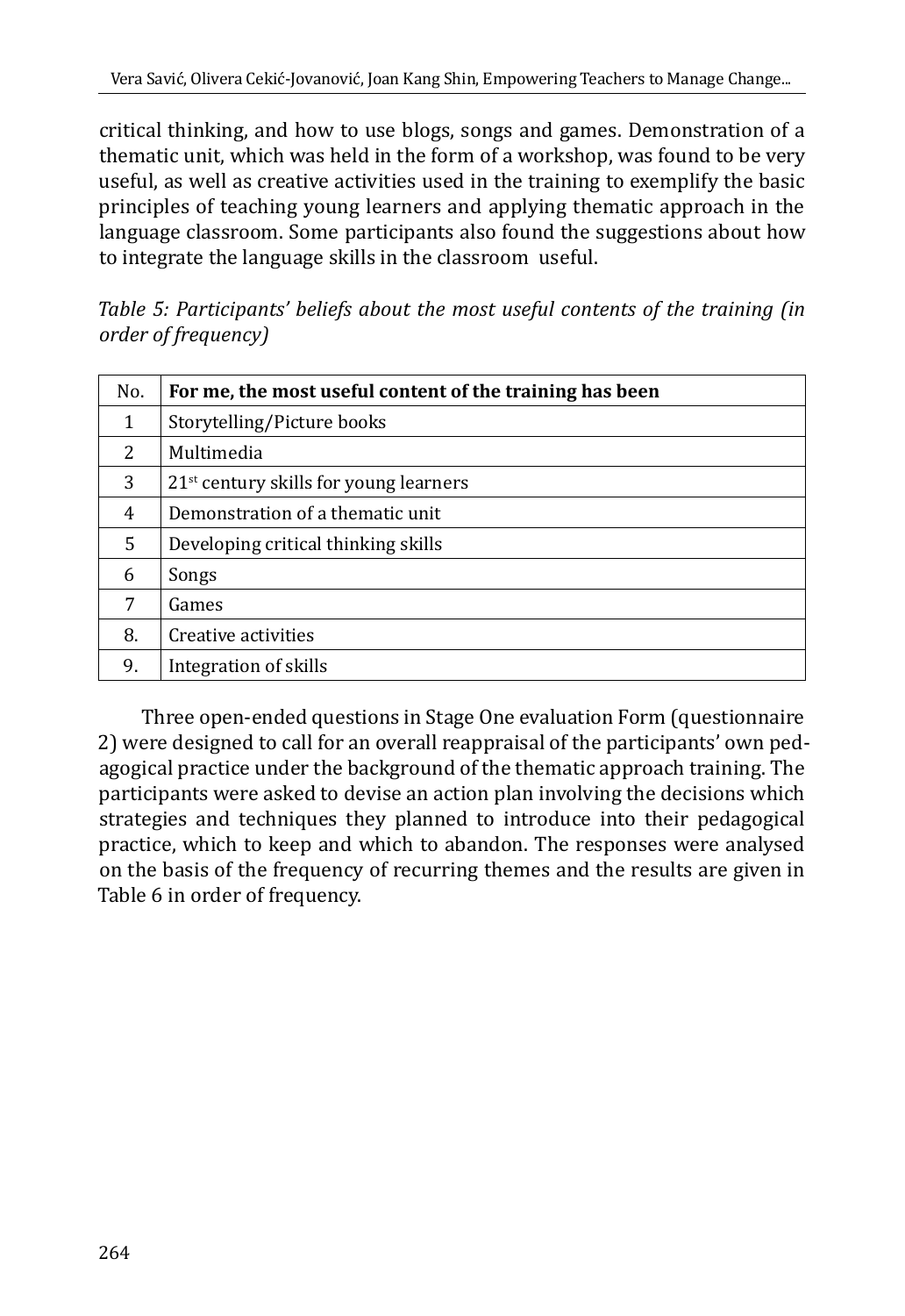| No. | Based on the training in TBI Program, my action plan is to |                                                     |                                         |  |  |
|-----|------------------------------------------------------------|-----------------------------------------------------|-----------------------------------------|--|--|
|     | start                                                      | continue                                            | stop                                    |  |  |
| 1.  | Using stories and<br>storytelling                          | Using multimedia                                    | Using some<br>traditional methods       |  |  |
| 2.  | Creating thematic units and<br>using TBI                   | Developing $21^{st}$ century<br>skills              | Forcing grammar<br>tests                |  |  |
| 3.  | Giving children interesting<br>activities                  | Using songs                                         | Using a coursebook<br>or sticking to it |  |  |
| 4.  | Developing critical thinking<br>in the classroom           | Using stories                                       | Being rigid                             |  |  |
| 5.  | Using multimedia and ICT                                   | Using the internet                                  |                                         |  |  |
| 6.  | <b>Improving ICT literacy</b>                              | Developing critical<br>thinking in the<br>classroom |                                         |  |  |

Using CLIL/TBI

Using role play and real-life communication

7. Developing creativity in the

10. Having lessons outside and organising activities in which children are more physically

8. Doing more group work Being creative

11. Using a blog Using TPR

12. Using the wiki Using flashcards 13. Using songs Using group work 14. Using riddles **Preparing exhibitions** 

15. Using cartoons Using riddles 16. Using games

18. Using a blog 19 | Using poems

17.

9. Doing crafts Improving ICT literacy

classroom

active

*Table 6: Participants' action plans based on the initial training (in order of frequency)*

The participants' reflections on their new experiences in initial TBI training in Stage One indicated the areas of professional development they valued most and planned to introduce into their everyday practice ('start'), which

and plays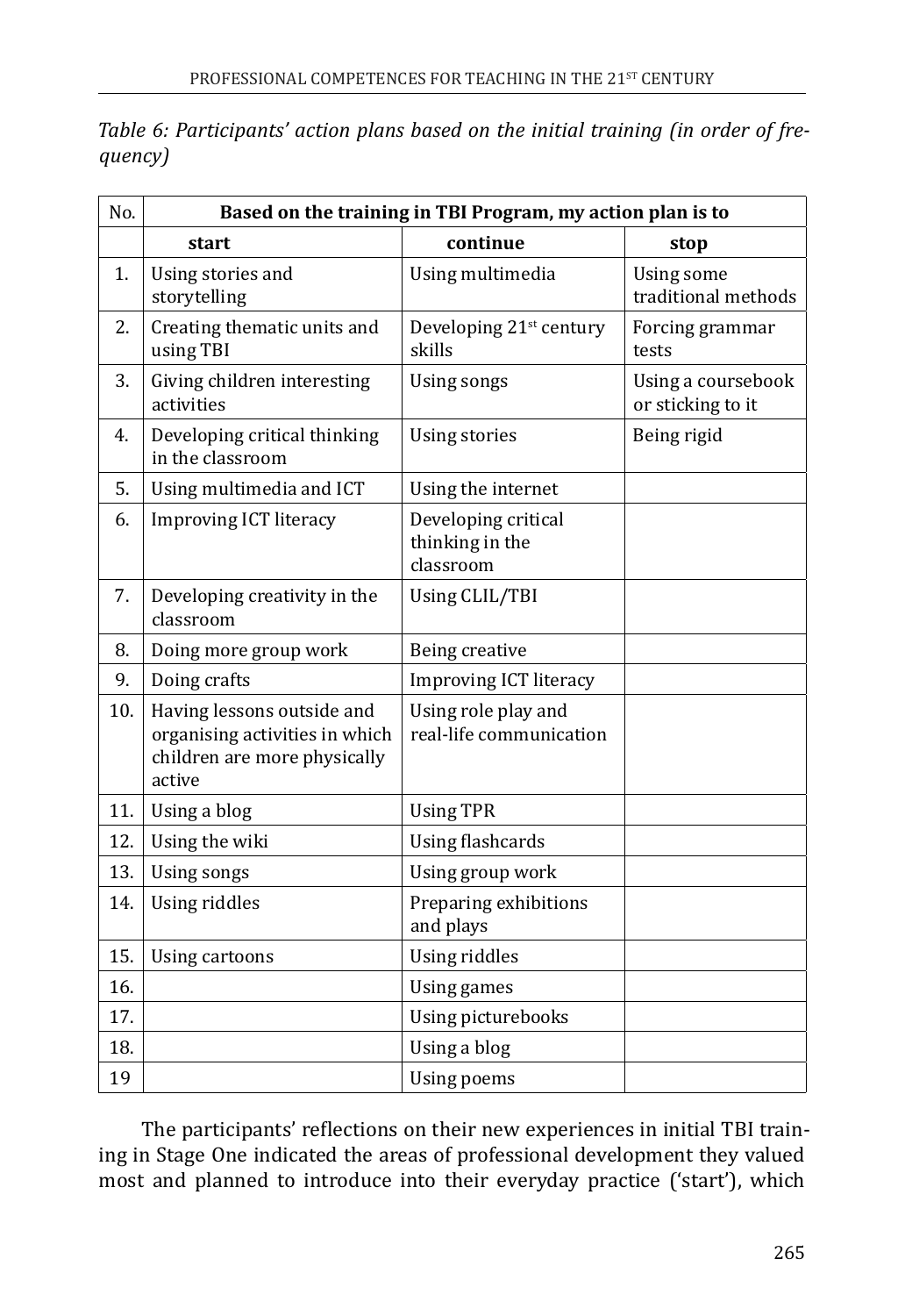pedagogical practices were already part of their everyday practice and were recognised by them as 'good practice' ('continue'), and which of their own regular pedagogical practices they found to be 'bad practice' and decided to abandon ('stop'). As many as 19 different themes were proposed by the participants.

To sum up, the data collected in Stage One indicated different levels of familiarity of the participants with the concept of TBI before and after the training, as well as a very high level of usefulness attributed to the program. Moreover, the data show the participants' willingness to better their practice by implementing the 'good' pedagogical practices both by introducing the new techniques and by abandoning the 'bad' ones.

### *Partisipants' beliefs, attitudes and reflections in Stage Three of the PD Program*

The self-evaluation questionnaire (questionnaire 3) required the participants to reflect on their experiences, both on difficulties and benefits, of designing a thematic unit in collaboration within their teams in Stage Two. These were open-ended questions and the findings were analysed for recurring themes. Table 7 shows the main difficulties reported by the participants and the ways of solving them.

| No. | <b>Difficulties</b>                                          | <b>Solutions</b>                              |
|-----|--------------------------------------------------------------|-----------------------------------------------|
| 1.  | Finding and creating appropriate<br>materials and activities | Looking for a variety of activities           |
| 2.  | Using ICT                                                    | Asking IT teachers for help                   |
| 3.  | Organising collaborative work                                | Using the internet, Viber,<br>or Google forms |
| 4.  | Fitting the TU into the syllabus                             | Consulting other colleagues at school         |
| 5.  | Using wikispaces for uploading<br>the unit plans             | Changing the syllabus                         |
| 6.  | <b>CLIL</b>                                                  |                                               |
| 7.  | Time management                                              |                                               |
| 8.  | Having too many ideas and too much<br>material               |                                               |

*Table 7*: *Self-reported difficulties experienced in teamwork and solutions (in order of frequency)*

The difficulties referred to the relationships within the teams and to practical constraints of working with members from different schools and towns, then to using technology, and finally to designing a TU (four lessons connected thematically) in the way that they allowed learning the language and the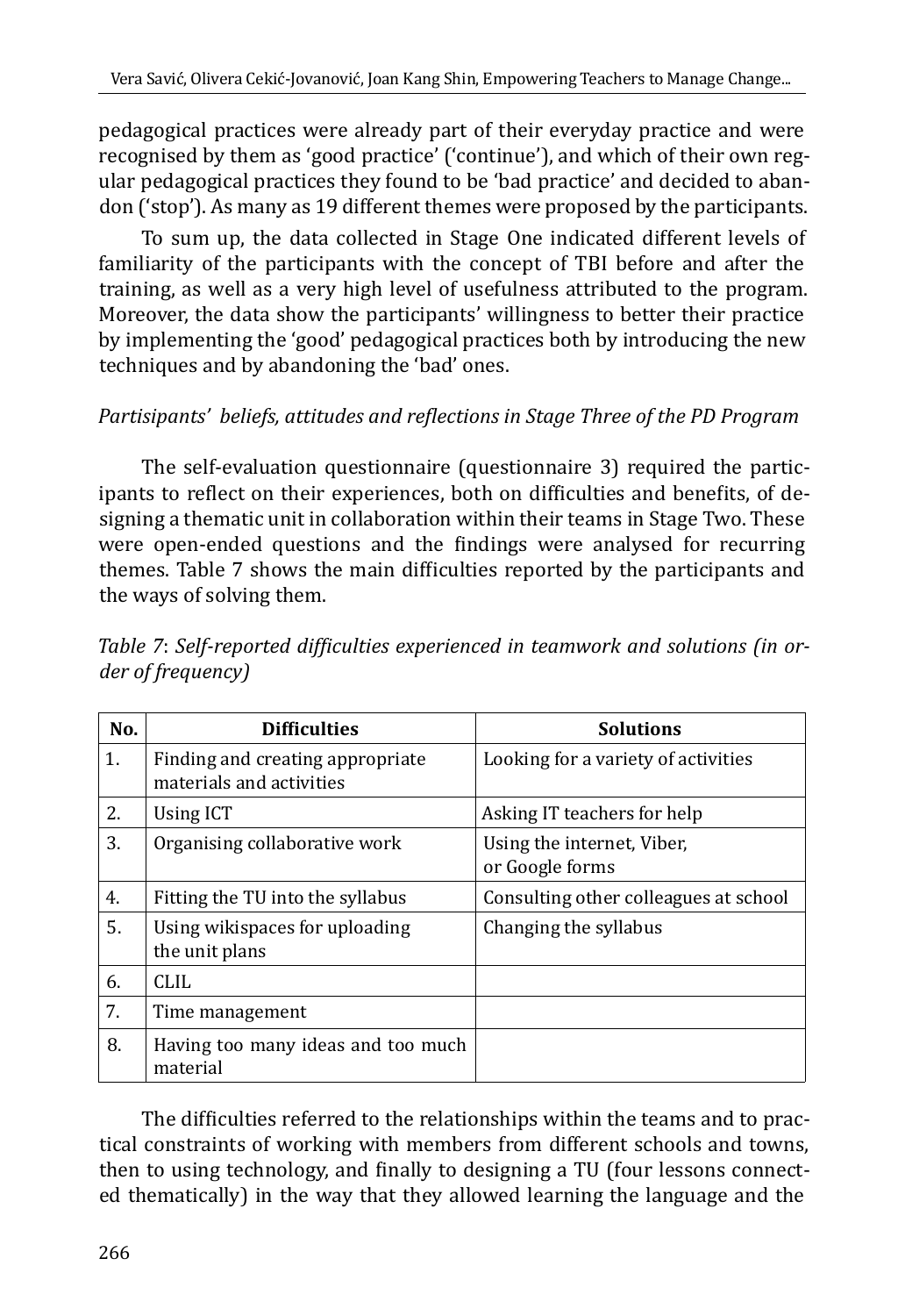content simultaneously in interesting, appealing and engaging activities. Moreover, there were formal restrictions, such as the existing syllabus, that had to be overcome. The solutions reported did not respond to all the challenges, but mainly to those that referred to technology, the syllabus and the provision of teaching materials.

More information on Stage Two collaboration and teaching content-based lessons was obtained through an open-ended question in the self-evaluation questionnaire (instrument 3) asking the participants to reflect on the benefits of teamwork and teaching a TU in Stage Two. The data were analysed by applying the interpretational analysis method, and are presented in Table 8.

*Table 8: Self-reported benefits of teamwork and teaching a TU (in order of frequency)*

| No. | <b>Benefits</b>                                          |
|-----|----------------------------------------------------------|
| 1.  | Cooperation, teamwork and collaboration                  |
| 2.  | Fitting the TU into the syllabus                         |
| 3.  | Learning new games                                       |
| 4.  | Getting new ideas                                        |
| 5.  | Sharing ideas                                            |
| 6.  | Finding and designing appropriate materials              |
| 7.  | <b>Using ICT</b>                                         |
| 8.  | Using multimedia                                         |
| 9.  | Connecting other subjects with English                   |
| 10. | Learning more and more                                   |
| 11. | Storytelling                                             |
| 12. | Pupils are more interested in thematic language teaching |
| 13. | Brainstorming ideas                                      |

The perceived benefits of designing a TU in collaboration mapped most of the difficulties, like collaborative work, fitting the TU into the syllabus, using ICT and multimedia, finding and designing appropriate materials, and cross-curricular language teaching. Unique to benefits were the participants' self-reported learning, storytelling and increased pupils' interest.

Asked to self-evaluate their expertise in planning a TU in terms of content, activities, teaching materials and syllabus fit, the participants felt they had achieved the highest expertise in selecting appropriate activities, and the lowest in selecting and designing teaching materials, although all TBI expertise components were rated rather high (over grade 8, on a scale 5–10) (see Table 9).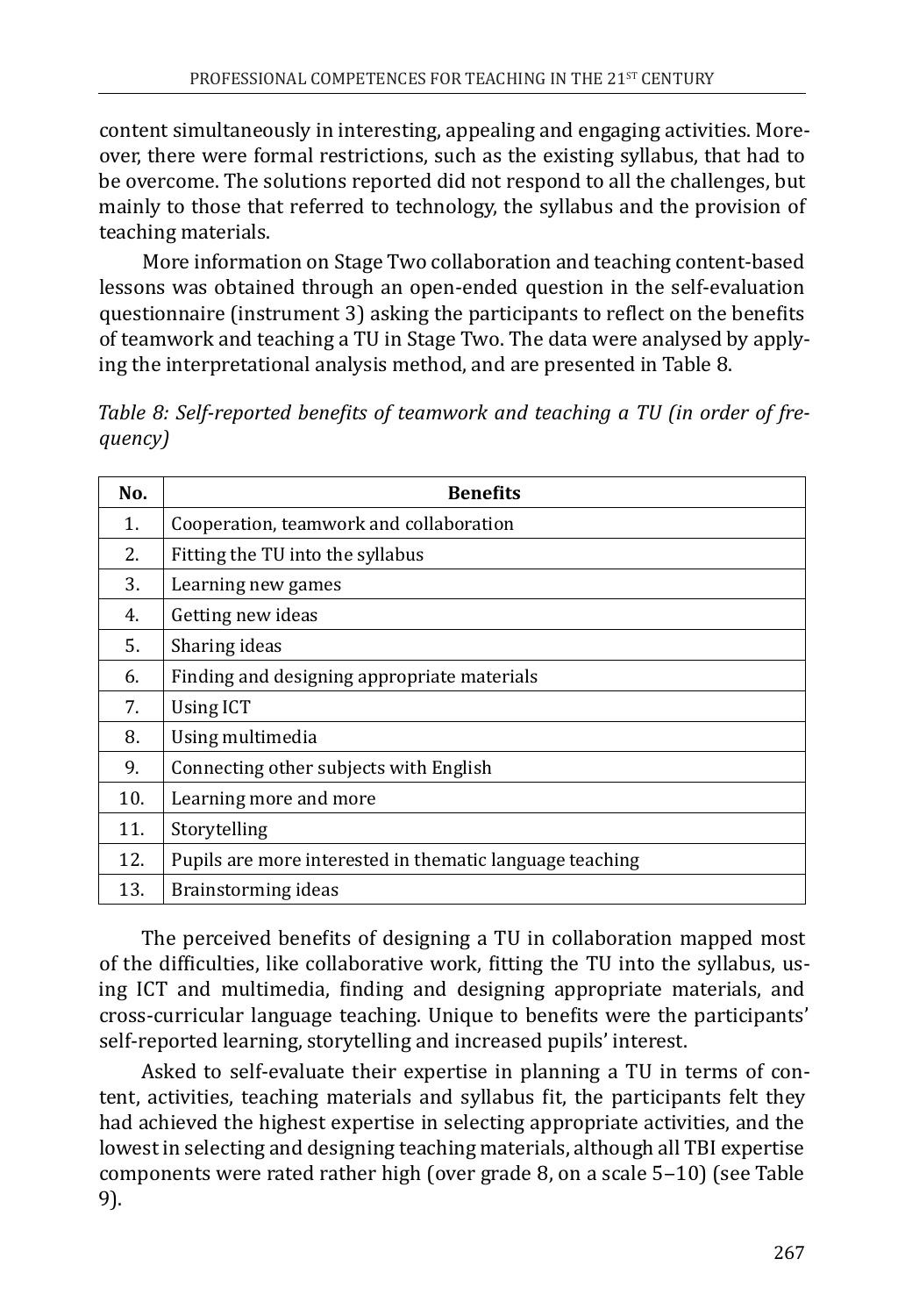| <b>Expertise</b> |                                                                                     |       |       |       |       |  |
|------------------|-------------------------------------------------------------------------------------|-------|-------|-------|-------|--|
|                  | TU syllabus fit<br><b>TU</b> activities<br><b>TU</b> materials<br><b>TU</b> content |       |       |       |       |  |
| N                | Valid                                                                               | 400   | 400   | 400   | 400   |  |
|                  | <b>Missing</b>                                                                      | O     |       | 0     |       |  |
| Mean             |                                                                                     | 8,815 | 8,913 | 8,808 | 8,783 |  |

*Table 9: Self-evaluation of participants' own expertise in planning a TU (on a scale 5 ‒ poor to 10 ‒ excellent)*

Final evaluation (questionnaire 3) involved overall evaluation of the PD programd in terms of developing and enhancing the participants' professional expertise. A great majority of the participants (96%) believed that the program had contributed to their professional competences substantially or very much (see Table 10), while the answers *not at all* and *a little* were not chosen by the participants.

*Table 10: Self-reported contribution of the PD program to enhancing the participants' own professional expertise (on a five-point rating scale, from not at all to substantially)*

| <b>Scale</b> |               | <b>Frequency</b> | Percent |
|--------------|---------------|------------------|---------|
| Valid        | Substantially | 159              | 39.8    |
|              | Very much     | 225              | 56.3    |
|              | Somewhat      | 16               | 4.0     |
|              | Total         | 400              | 100.0   |

Final Evaluation questionnaire (questionnaire 4) was designed to evaluate the effectiveness of the PD program in terms of the participants' self-reported acquisition of new knowledge and pedagogical skills. It involved a number of statements with a five-point scale of agreement, from 0 - strongly disagree to 4 – strongly agree. The participants were mostly satisfied with the extent to which the PD program responded to their needs, deepened their understanding of TBI and how their TU encouraged learner participation in the classroom.

Questionnaire 5, ZUOV questionnaires required the participants to evaluate the effectiveness of each of the 22 seminars on a scale from  $0-4$  ( $0-$  strongly disagree;  $1$  – disagree;  $2$  – neutral;  $3$  – agree;  $4$  – strongly agree) in terms of the content presented, its usefulness, the presenters' expertise, communicative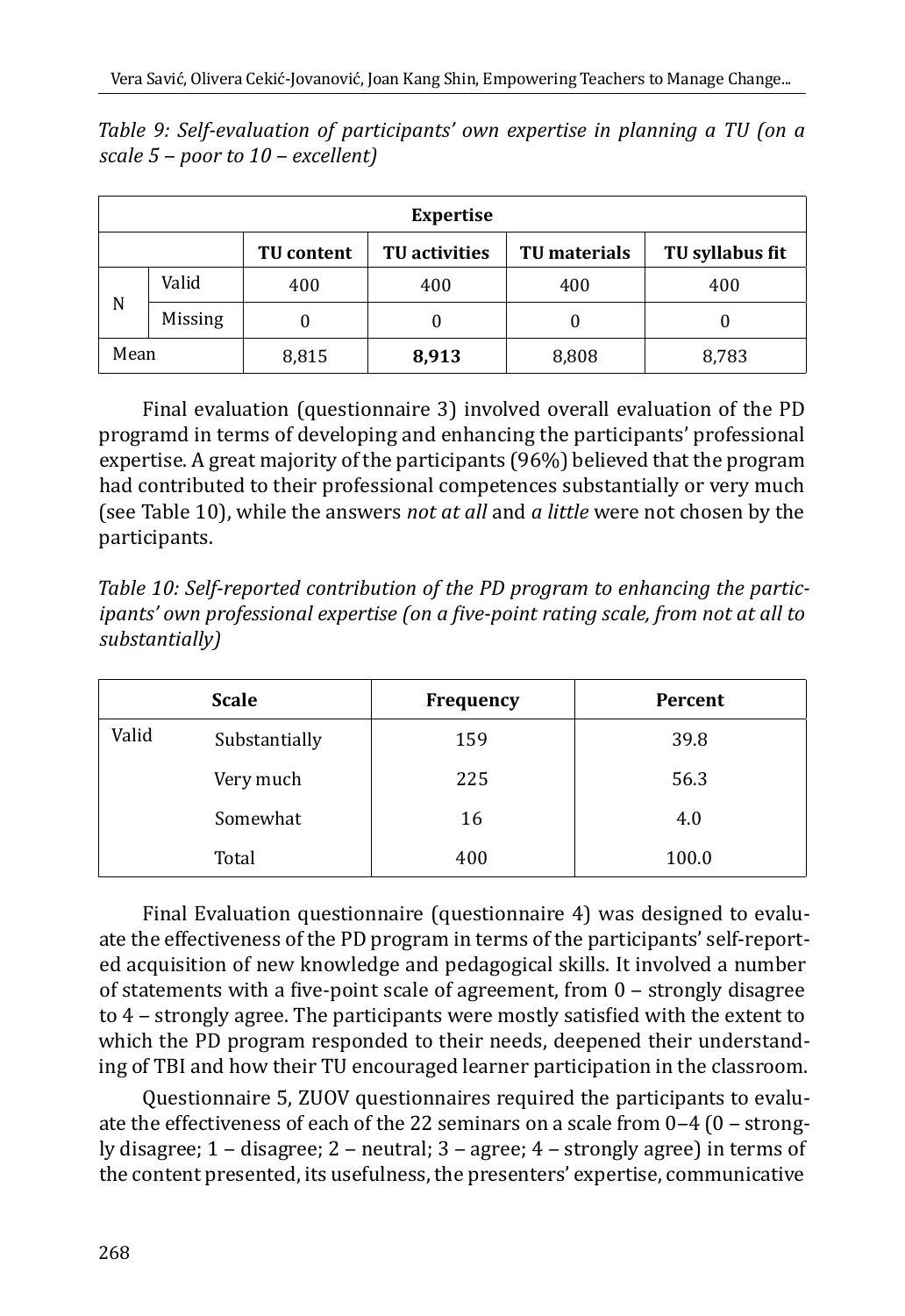skills, and appropriateness of feedback provided, venue, time, and technology applied. All of the 22 seminars were rated excellent, with grades over 3.50, ranging from 3.54 to 3.97 (see Table 2).

Finally, trainers' notes with comments on thematic unit plans and the participants' presentations of the TU content and of its practical classroom application in Stage Three were analysed for major themes. Three areas appeared to be significant and interconnected: 1) Content of a TU; 2) Collaboration of team members; and 3) Learners' interest and motivation. Creative and innovative TU materials resulted as a rule from collaborative efforts of teams that reported and displayed excellent communication and collaboration, and success in motivating and engaging all the learners in a class. The reports also involved results of collaborative efforts within schools presented by the respondents, that included not only effective language teacher collaboration, but also the participants' collaborative work with subject teachers (e.g. Art teacher) in designing and selecting creative teaching materials for cross-curricular language teaching, such as origami, or appropriate video materials (e.g. about housing or food throughout the world). However, the trainers noted down that even in cases when the materials were not so varied (e.g. the use of simple flashcards), the participants reported fun and enjoyment in the language classroom. The trainers reported about extremely enthusiastic teams consisting of the participants from different schools that had managed to collaborate successfully on designing a TU by using Google forms or connecting on social networks, and succeeded in attracting the attention and admiration of all the faculty by displaying learners' products in school halls and participating in the thematic day activities. They assessed their new professional actions as highly supported by the school management and other colleagues and having an effect on school life.

On the other hand, there were presentations given by single members of teams, when other team members failed to be present and participate in Stage Three, that lacked creativity, and in whose lessons the learners did not show much interest in the activities. In such cases a TU was mainly a product of a single participant who had done all the work in Stage Two of the program. However, the trainers reported a very small number of such presentations.

The above data show a rather comprehensive and consistent display of the participants' attitudes, beliefs and reflections on how effective the PD program was in improving not only their own pedagogical knowledge and skills, but also their own readiness to share and learn from peers.

#### *Correlation analyses of the participants' attitudes and beliefs*

Correlation analyses of the relationship between the participants' attitudes and their qualification, gender or teaching experience, showed no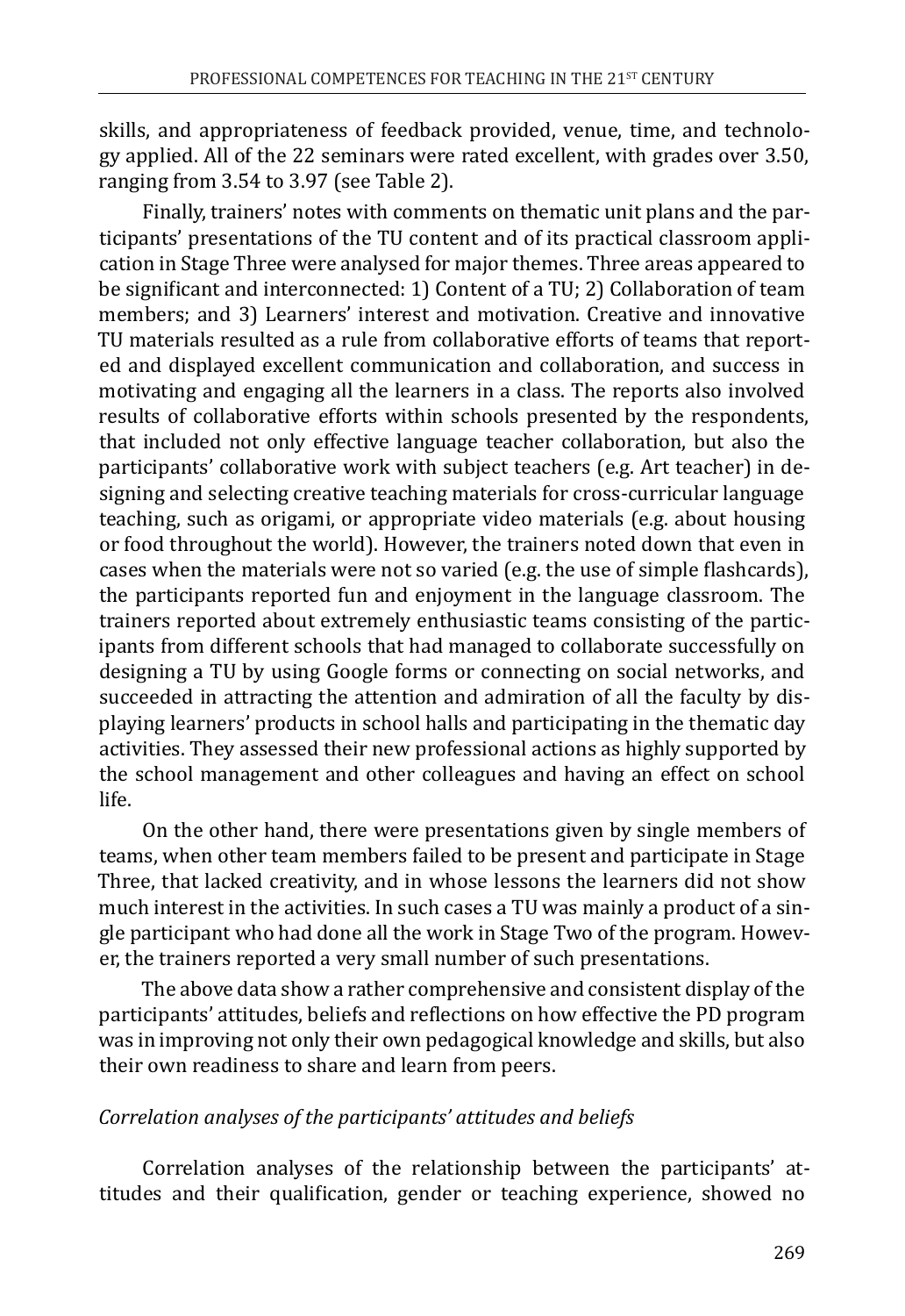statistical significance. However, correlation analysis between the participants' attitudes at the end of Stage One and those at the end of Stage Two (ANOVA test) showed that there was a statistically significant difference ( $p < .001$ , see Table 11).

| <b>Total score</b>                                             |           |     |         |        |       |  |  |
|----------------------------------------------------------------|-----------|-----|---------|--------|-------|--|--|
| df<br>Sig.<br><b>Sum of Squares</b><br><b>Mean Square</b><br>F |           |     |         |        |       |  |  |
| Between Groups                                                 | 13334.251 | 36  | 370.396 | 35.520 | .0003 |  |  |
| Within Groups                                                  | 3743.636  | 359 | 10.428  |        |       |  |  |
| Total                                                          | 17077,886 | 395 |         |        |       |  |  |

*Table 11: ANOVA test scores*

The statistical significance indicates a factor or factors that made the difference. Although there is no statistical analysis that might indicate the exact variable(s), it can be assumed that the PD training process resulted in significant changes.

All above results will be discussed in the following section in terms of teacher empowerment.

# **Discussion**

The data described in the previous section will be discussed in the sequence of the research questions.

# *Research Question 1*

The answer to this research question was obtained by applying the self-evaluation questionnaire (questionnaire 3). The results indicated a number of challenging situations identified by the participants that provided opportunities for their decision making in terms of introducing changes required for introducing an innovative approach into their teaching practice (see Table 7). The critical decisions involved issues related to scheduling and curriculum content, i.e., fitting the TU into the syllabus, which directly affected the participants' work (Bogler & Somech, 2004). Moreover, selection of materials and the process of planning a TU provided opportunities for developing autonomy as the participants expressed a feeling to freely make classroom decisions, from choosing the teaching materials to overall instructional planning.

What is more, the participants' decisions reflected their perception that the school environment provided opportunities for them to grow professionally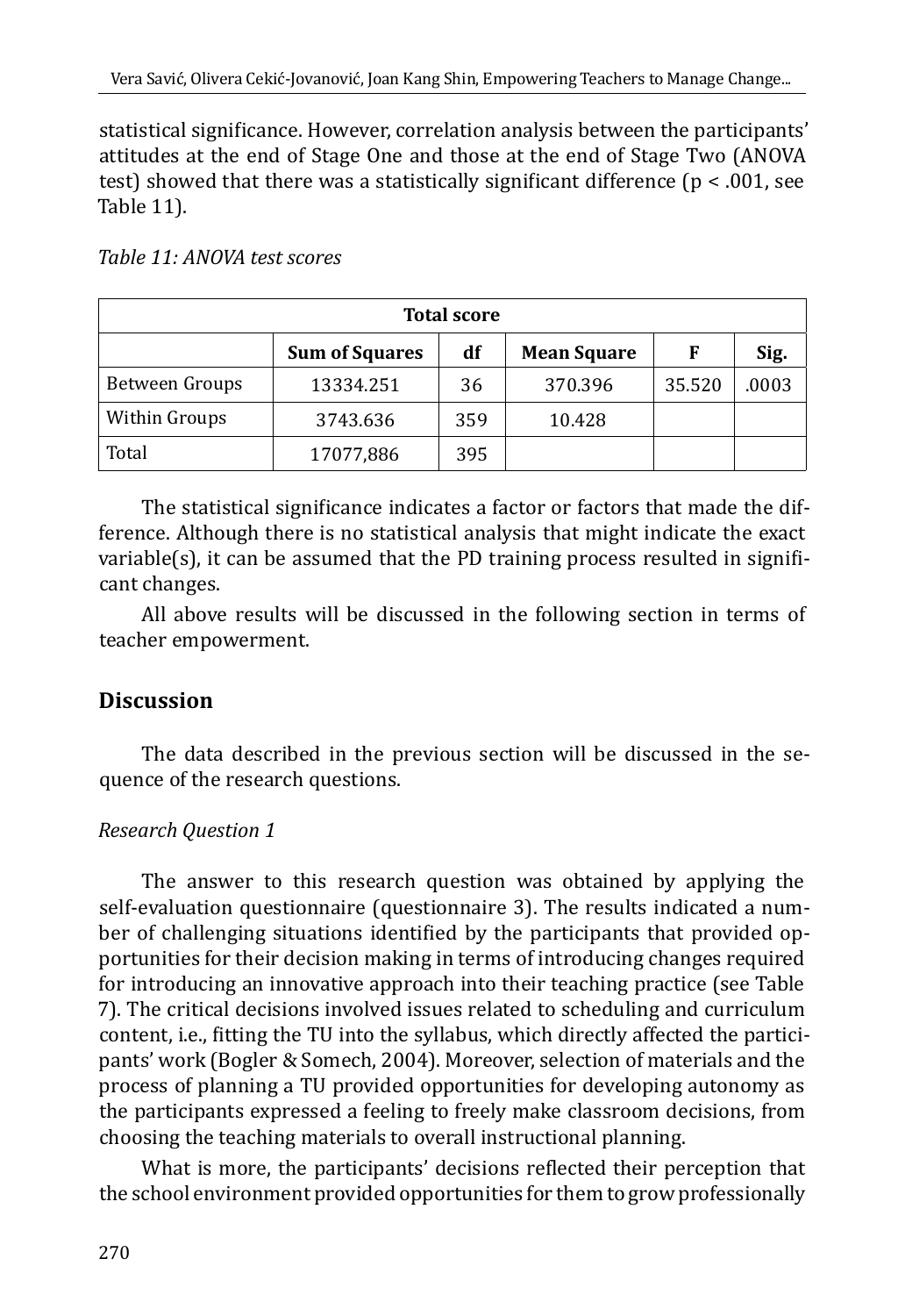and expand their own knowledge and skills in order to successfully introduce the innovative TBI approach, like ICT skills, using multimedia in teaching, learning cross-curricular content and creating appropriate teaching material (see Table 5). The participants reported the usefulness of the PD program for their teaching practice (see Table 4) and its contribution to their own professional growth through horizontal learning and sharing at school (Bogler & Somach, 2004; Short & Rinehart, 1992; Squire-Kelly, 2012, Golubović-Ilić, Ćirković-Miladinović, Cekić-Jovanović, 2010).

#### *Research Question 2*

The second research question was answered through the analysis of the data obtained by applying the self-evaluation questionnaire (questionnaire 3), final evaluation questionnaire (questionnaire 4), ZUOV questionnaire (questionnaire 5) and the trainers' observation notes (questionnaire 6). The results indicated that the participants had developed a very high sense of self-efficacy in terms of upgrading the competences to help learners learn and to increase their motivation (see Table 8). The self-reported areas of very high expertise included planning a TU, selecting TU content and materials, and fitting the TU lessons into the existing syllabus (see Table 9). What is more, the participants' rated the contribution of the program to enhancing their professional competences extremely high (see Table 10). The participants' feeling of mastery in knowledge and teaching practice was also noted by the trainers (questionnaire 6) who reported of the participants' accounts of increased learner enjoyment and engagement in the TU activities (Bogler & Somach, 2004; Short & Rinehart 1992; Squire-Kelly, 2012).

Regarding status and impact, a great majority of the participants reported a high level of collaboration and horizontal teaching in schools where they had opportunities to share their new expertise (thematic day activities) (questionnaire 6). Moreover, in their presentations they reported about successful collaboration both with other language teachers and ICT and other subject teachers at school (see Table 8), expressing a belief that their new professional actions were highly supported by the school management and other colleagues and had an effect on school life (Bogler & Somach, 2004; Short & Rinehart, 1992; Squire-Kelly, 2012). From the participants' report on effective teamwork in the process of creating a TU as a major benefit of the PD program (see Table 8) it can be concluded that their sense of status and impact was highly assessed.

#### *Research Question 3*

The question related to the PD program's contribution to the participants' willingness to learn, unlearn and relearn content knowledge and pedagogical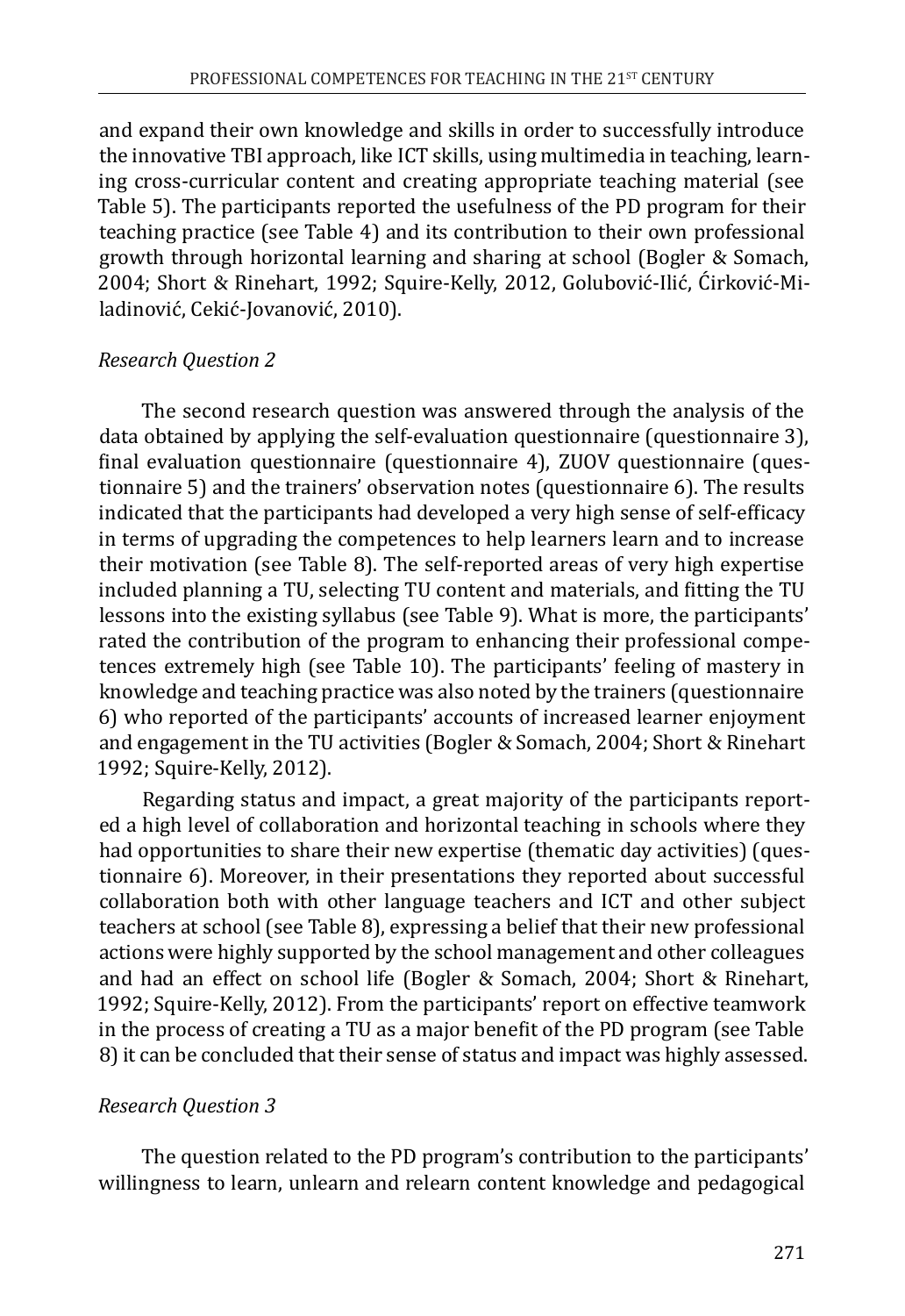skills was answered with data collected with all six instruments used in the study. The participants' awareness of the need for acquiring new knowledge and skills was revealed by analysing their reflections in the KWL chart on what they knew (K) about TBI approach before the training and wanted to know (W) about it before the training. The areas of their learning were revealed by thematic analysis of the column "learned" (L) in the KWL chart and by studying the responses related to the action plan based on the initial training, then to the benefits of teamwork, and finally to the newly developed areas of professional expertise. General learning about the innovative approach was indicated by an increased number of the participants familiar with TBI at the end of Stage One as compared to much lower percentage familiar with it before the training (see Table 3). The areas of intensive learning involved pedagogical skills for using storytelling and picture books in TBI, applying multimedia, developing  $21<sup>st</sup>$  century skills for young learners, developing critical thinking skills, using songs, games, creative activities and integrating the language skills in teaching young learners. Moreover, the participants also reported a high level of expertise in planning TU activities, developing TU content, designing TU materials and fitting a TU into the syllabus (see Table 9).

One important aspect of learning in the PD program resulted from creating a community of practice (Klein, 2008; Murray, 2010) for completing the practical tasks of the program, that allowed the participants to gain competences needed for collaborative work, using ICT and multimedia, finding and designing appropriate materials, and cross-curricular language teaching. Although some aspects of teamwork were challenging, they provided opportunities for learning and problem solving. Moreover, sharing within the community enabled the participants to develop skills specific not only to cross-curricular language teaching, but typical of effective early language teaching, such as storytelling and using games in the YL classroom (see Table 8).

Newly acquired knowledge and pedagogical skills were summarised as part of the participants' action plans to be introduced into their regular teaching, indicating their empowerment through learning. Significantly, a great number of identical pedagogical practices were recognised both as newly learned and worth being introduced into practice, and as already practised and worth being kept, indicating the differences in the participants' experience in TEYL generally. For example, while a number of participants expressed readiness to introduce storytelling, a number of the participants reported planning to keep that type of good practice. The same holds for applying multimedia in the classroom, using technology and the internet, developing critical thinking and creativity, using group work, blogs, songs, and riddles.

On the other hand, the decision to abandon the practices they did not find effective based on the newly gained content and pedagogical knowledge and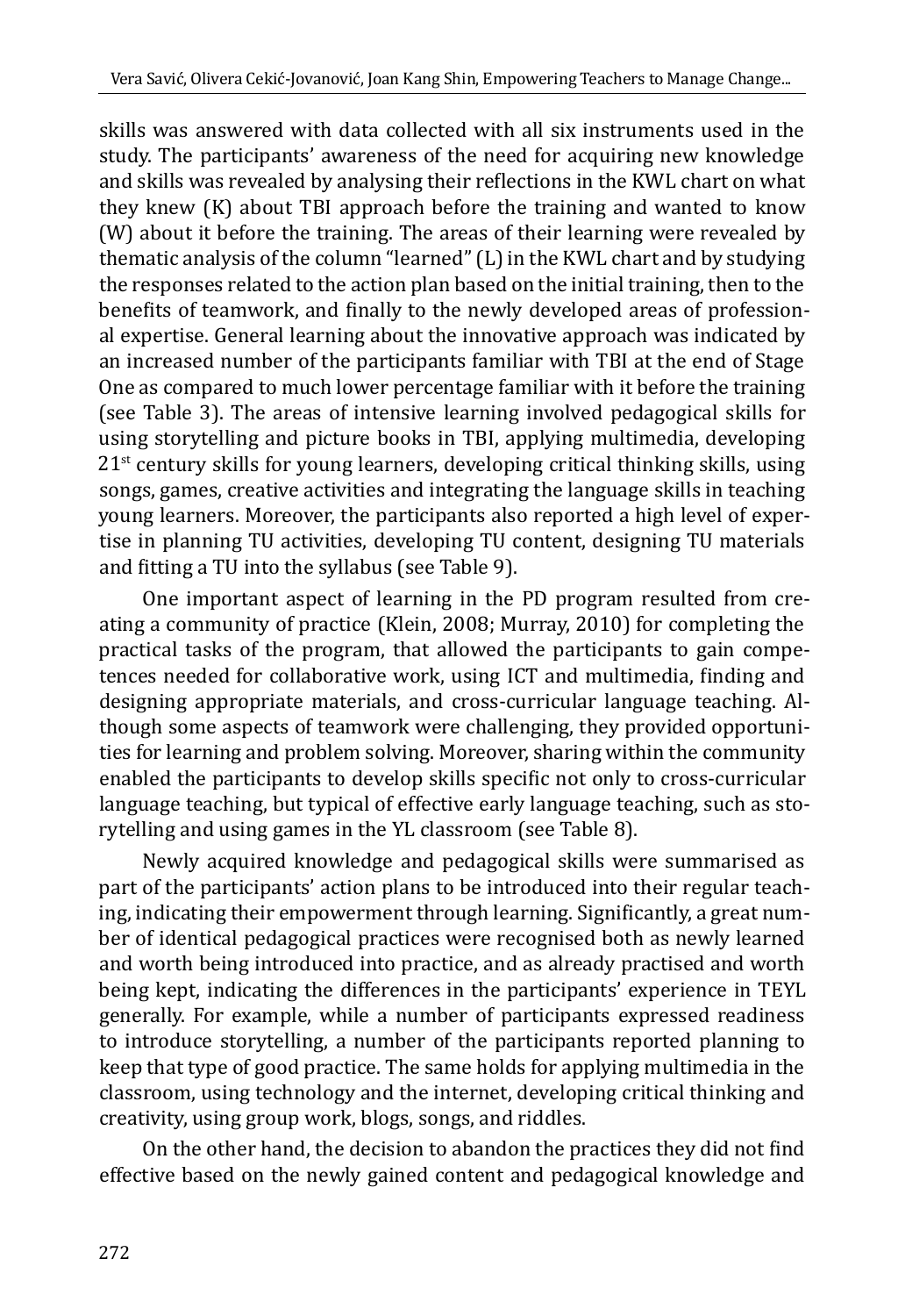skills, indicated the participants' capacities to unlearn (Franklin, 2015). The decision to reject grammar explanations and tests as ineffective traditional methods is fully in line with the current theory on teaching languages to young learners (Cameron, 2008; Pinter, 2011; Savić & Shin, 2013; Shin & Crandall, 2014), showing the process of relearning what good practice of early language teaching should be like (Franklin, 2015). In that way the participants gained the critical capacities of empowered teachers able to relearn by introducing innovative approaches, changing the syllabus, fitting the thematic unit into the existing syllabus, introducing subject content into the language curriculum, collaborating and sharing with colleagues in successful teamwork.

# **Conclusion**

The purpose of this study was to determine the relationship between teacher empowerment and the PD program for training pimary English language teachers in Serbia. The results indicate that there was an impact of the training in *TBI in TEYL* program on all dimensions of teacher empowerment as well as on the participants' willingness to learn, unlearn and relearn (Franklin 2015). A PD program that requires teachers to apply an innovative approach in their teaching contexts indispensibly demands the introduction of a number of changes into regular practice, followed by the process of learning, unlearning and relearning. The effectiveness of *TBI in TEYL* program depended on the participants', i.e., EFL teachers' past experience, their abilities, willingness, institutional support and social context (Day, 1999), which provided opportunities for enhanced decision making, autonomy, and professional growth, and potentially increased the participants' feeling of self-efficacy, status and impact (Bogler & Somach 2004; Short & Rinehart, 1992; Squire-Kelly, 2012). The EFL teachers in our study became empowered through their autonomous decision making about what and how they would learn and how they would use what they had learned (Patton, Parker, Tannehill, 2015), and through a reflective approach to the innovation they applied in their classrooms. What is more, the teamwork and the communities of practice the participants managed to establish contributed to the EFL teachers' sense of self-efficacy, status and impact. These communities also assisted the participants in meeting the immediate professional needs caused by the demands of a PD program, like the lack of ICT skills, insufficient subject content knowledge, or the requirement to provide multimedia teaching materials.

The implications of the study relate to teacher education programs, both preservice and inservice ones, to provide opportunities for student teachers and practising teachers for enhanced decision making, autonomy and reflection on what happens in the classroom. Since "curricula reforms suffer from time lags between recognition, decision making, implementation and impact"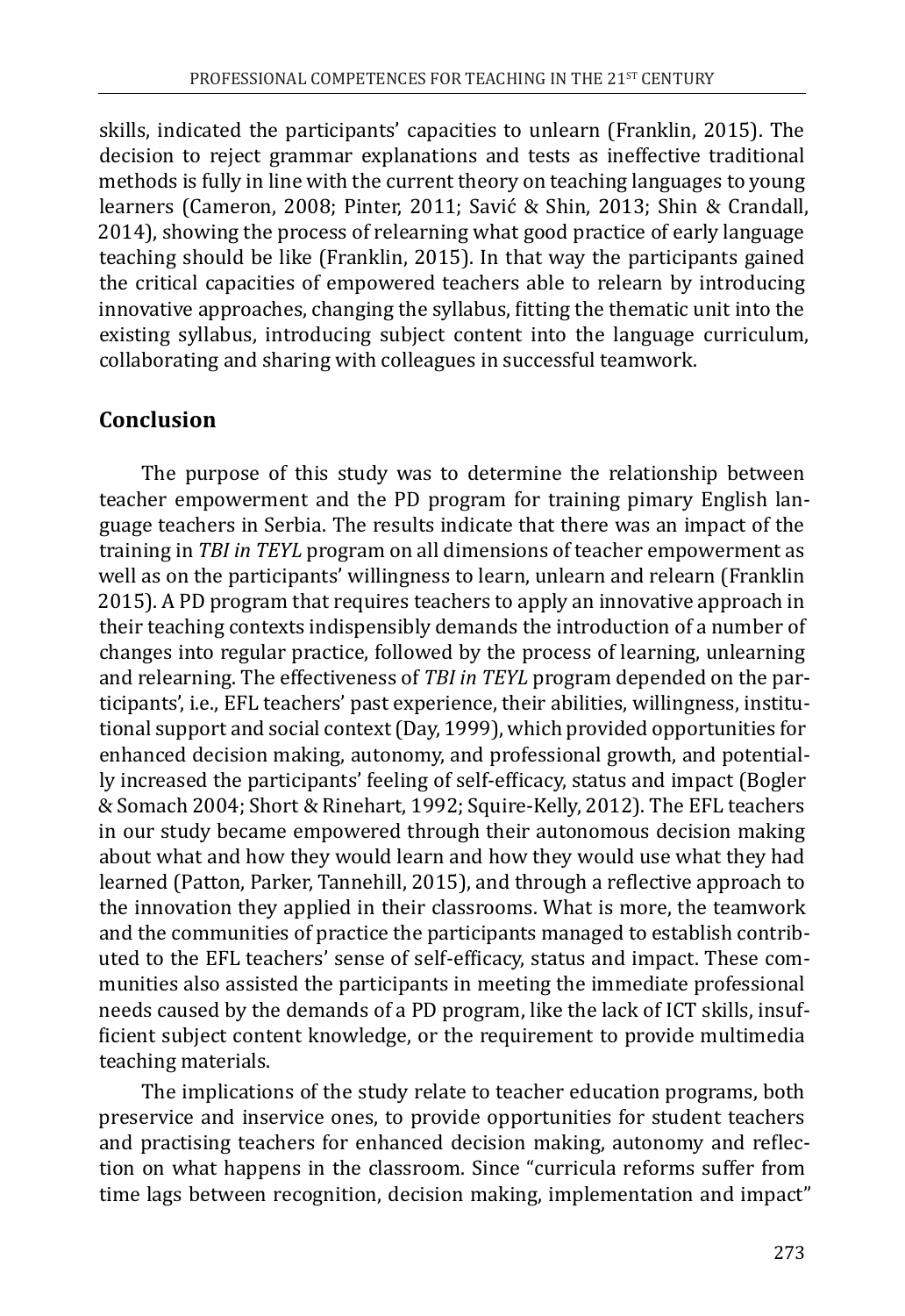(OECD, 2018: 6), empowering teachers to embrace changes can contribute to shortening the period between the introduction of a new curriculum and learning outcomes. Policy-makers should be aware of the significance of teacher empowerment for the success of changes needed to be introduced in education. Moreover, considering the recent changes introduced by the new primary curriculum in Serbia, and the requirement for enhanced cross-curricular approach to teaching, the need for PD in the area of TBI in teaching languages to young learners will constantly be rising, calling for more inservice programs in content-based language teaching.

Limitations of the study refer to self-reporting of all changes introduced into the participants' teaching practice. Observation of changes in attitudes, abilities and practices of teachers is needed to verify the self-reported data, and future studies should include both observation and interviews with EFL teachers for deeper understanding of changes introduced. Also, a survey of empowerment components through collection of quantitative data would be needed for further comparison and correlational analyses, especially when compared to learner achievement.

To sum up, empowerment stresses a key role of teachers in making professional decisions, and has in our study been linked to the PD program with the capacity to make a change in the professional career of teachers. A distinguished feature of *TBI in TEYL* inservice PD program was the opportunity for EFL teachers to try out the newly acquired knowledge and skills and to reflect on the program's success in terms of student engagement and their own growth. It is believed that such PD experience will have a lasting positive effect on the EFL teachers' attitudes to introducing changes and innovation into their regular practice, and further contribute to their lifelong learning practice and professional growth.

# **References**

Aliakbari, M. & Amoli, F. A. (2016). The effects of teacher empowerment on teacher commitment and student achievement. *Mediterranean Journal of Social Sciences*, 7(4), 649‒657*.* Doi:10.5901/mjss.2016.v7n4p649

Bandura, A. (1994). Self-efficacy. In V. S. Ramachaudran (Ed.), *Encyclopedia of hu*man behavior, Vol. 4 (pp. 71–81). Academic Press. (Reprinted in H. Friedman (Ed.), *Encyclopedia of mental health*. Academic Press, 1998).

Bogler, R. & Somech, A. (2004). Influence of teacher empowerment on teachers' organizational commitment, professional commitment and organizational citizenship behavior in schools. *Teaching and Teacher Education*, 20, 277-289. [https://doi.](https://doi.org/10.1016/j.tate.2004.02.003) [org/10.1016/j.tate.2004.02.003](https://doi.org/10.1016/j.tate.2004.02.003)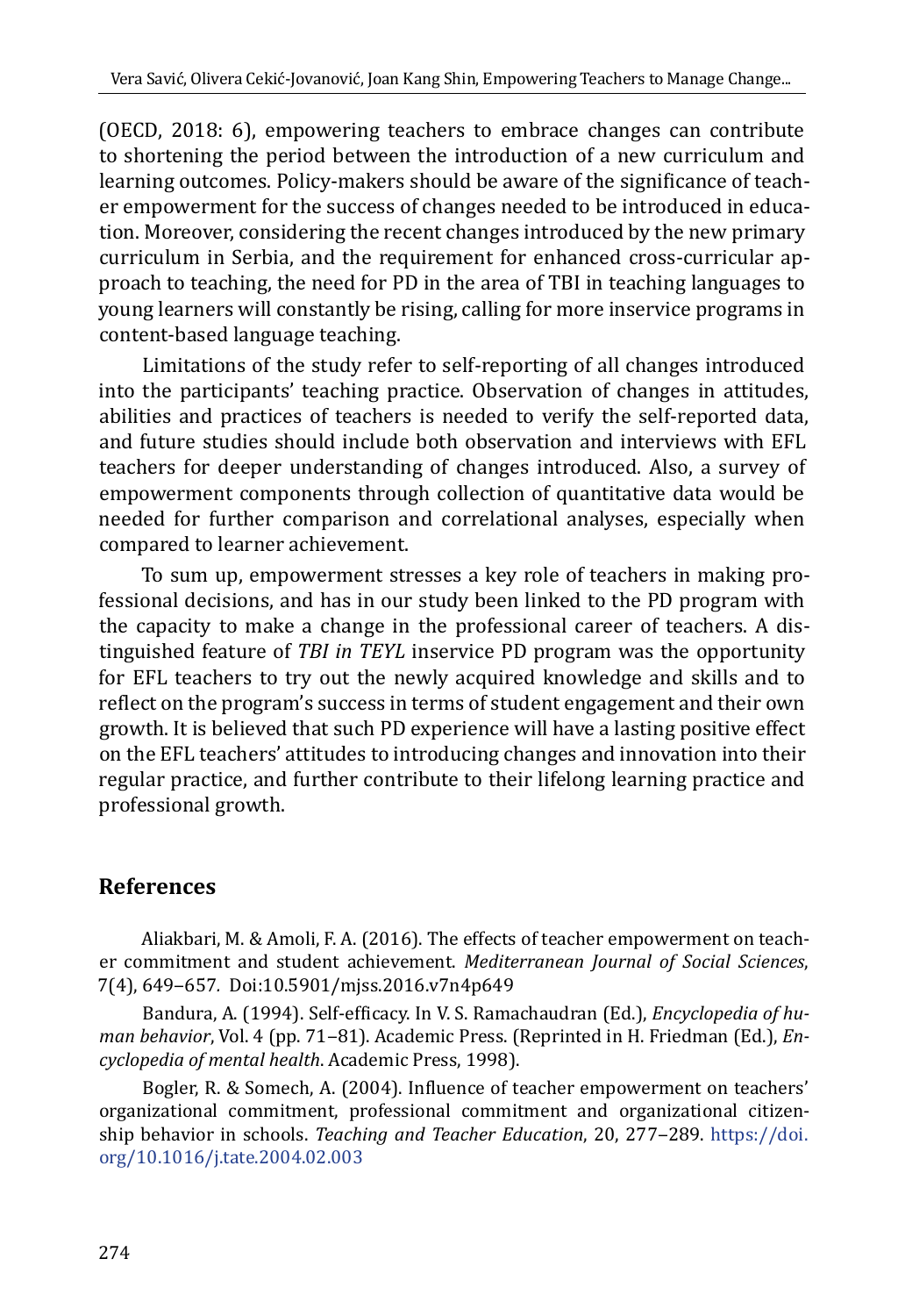Büyükyavuz, O. (2013). Professional development for Turkish teachers of English: Is it a must or luxury? *Procedia ‒ Social and Behavioral Sciences*, 89, 363‒367. [https://](https://doi.org/10.1016/j.sbspro.2013.08.861) [doi.org/10.1016/j.sbspro.2013.08.861](https://doi.org/10.1016/j.sbspro.2013.08.861) 

Cameron, L. (2008). *Teaching languages to young learners*. Cambridge University Press.

Cekić-Jovanović, O. & Mihajlović, A. (2018). Integrativni pristup u pedagoško-metodičkim idejama Sretena M. Adžića [Integrative approach in pedagogical ideas of Sreten Adzic]. *Uzdanica*, 15 (2), 95‒107.<https://doi.org/10.21474/IJAR01/8501>

Cekić-Jovanović, O. & Milanović, S. (2019). Students' attitudes to integrative teaching approach. *International Journal of Advanced Research*, 7(2), 396‒403.

Day, C. (1999). *Developing teachers: The challenges of lifelong learning.* Falmer Press.

Edelenbos, P., Johnstone, R. M. & Kubanek, A. (2006): *The main pedagogical principles underlying the teaching of languages to very young learners, languages for the children of Europe: Published research, good practice & main principles.* European Commission, Brussels: Education and Culture, Culture and Communication, Multilingualism Policy. Available at [http://ec.europa.eu/education/policies/ http://ec.europa.eu/](http://ec.europa.eu/education/policies/) [education/policies/](http://ec.europa.eu/education/policies/)

Enever, J. (2011). Introduction. In J. Enever (Ed.), *Early Language Learning in Europe* (ELLiE) (pp. 9‒22). British Council. Available online at: [http://www.teachingen](http://www.teachingenglish.org.uk/publications/earlylanguage-learning-europe)[glish.org.uk/publications/earlylanguage-learning-europe](http://www.teachingenglish.org.uk/publications/earlylanguage-learning-europe)

Enever, J. (2016). What can we expect of an early start to foreign language learning in Europe today? *Gyermeknevelés*, 4(1), 2‒10.<https://doi.org/10.21832/ENEVER8316>

Filipović, J., Vučo, J. & Djurić, Lj. (2007). Critical review of language education policies in compulsory primary and secondary education in Serbia. *Current Issues in Language Planning*, 8(1), 1‒20. <https://doi.org/10.2167/cilp103.0>

Franklin, J. T. (2015). Embracing the future: empowering the 21st century educator. *Procedia ‒ Social and Behavioral Sciences*, 176, 1089‒1096. [https://doi.org/10.1016/j.](https://doi.org/10.1016/j.sbspro.2015.01.584) [sbspro.2015.01.584](https://doi.org/10.1016/j.sbspro.2015.01.584)

Garton, S., Copland, F. & Burns, A. (2011). *Investigating global practices in teaching English to young learners.* British Council.

Golubović-Ilić, I., Ćirković-Miladinović, I. & Cekić-Jovanović, O. (2010): Korelacija nastave Sveta oko nas i Engleskog jezika kao mogućnost inoviranja nastave [Integrative teaching of Science and English as an approach to teaching innovation]. In *Proceedings of IV International Conference – Current Pedagogical Challenges*. Subotica: *Faculty of Teacher Education in Hungarian as a Minority Language*, 711‒724.

Guskey, T. R. (2002). Professional development and teacher change. *Teachers and Teaching: Theory and Practice*, 8, 381‒391.<https://doi.org/10.1080/135406002100000512>

Harris, R. & Lázár, I. (2011). Overcoming resistance. In J. Huber, P. Mompoint-Gaillard (Eds.), *Teacher education for change: The theory behind the Council of Europe Pestalozzi Program (pp. 91-104). Council of Europe Publishing.* 

Hattie, J. (2015). The applicability of visible learning to higher education. *Scholarship of Teaching and Learning in Psychology*, 1(1), 79‒91. [https://doi.org/10.1037/](https://doi.org/10.1037/stl0000021) [stl0000021](https://doi.org/10.1037/stl0000021)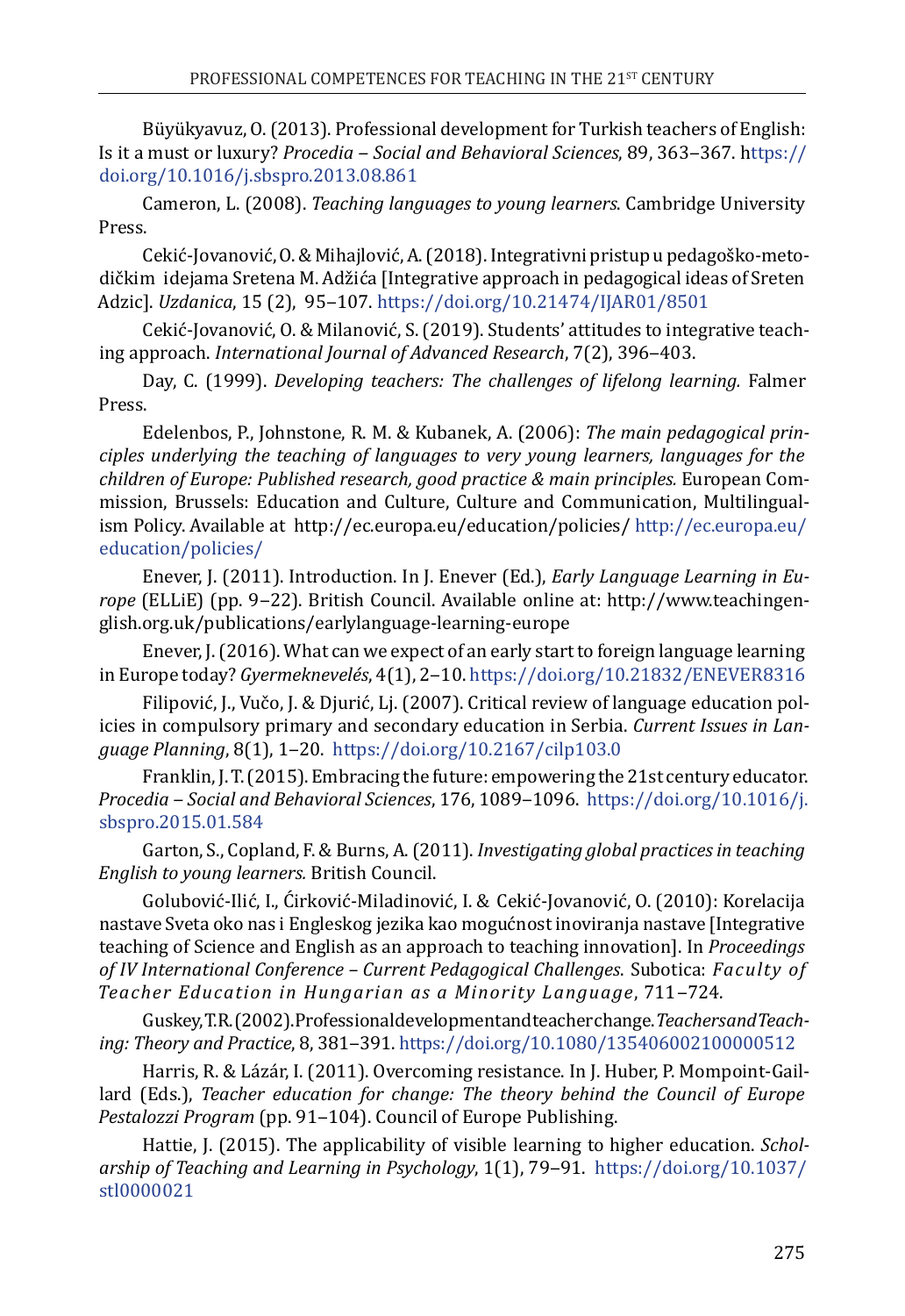Huber, J. & Mompoint-Gaillard, P. (Eds.). (2011). *Teacher education for change: The theory behind the Council of Europe Pestalozzi Program.* Council of Europe Publishing.

Ingvarson, L., Meiers, M. & Beavis, A. (2003). Evaluating the quality and impact of professional development programs. In M. Meiers (Ed.), *Building teacher quality: research conference 2003 proceedings* (pp. 28‒34). Melbourne: Australian Council of Educational Research (ACER). Retrieved from [https://research.acer.edu.au/](https://research.acer.edu.au/professional_dev/3) [professional\\_dev/3](https://research.acer.edu.au/professional_dev/3)

Ingvarson, L., Meiers, M. & Beavis, A. (2005). Factors affecting the impact of professional development programs on teachers' knowledge, practice, student outcomes & efficacy. *Education Policy Analysis Archives*, 13(10), 1‒26. ISSN 1068-2341. Retrieved from [https://research.acer.edu.au/professional\\_dev/1](https://research.acer.edu.au/professional_dev/1)

Klein, E. (2008). Learning, unlearning, and relearning: Lessons from one school's approach to creating and sustaining learning communities. *Teacher Education Quarterly*, 35(1), 79‒97*.* <https://files.eric.ed.gov/fulltext/EJ810659.pdf>

Kumaravadivelu, B. (2006). *Understanding language teaching: From Method to Postmethod.* Lawrence Erlbaum Associates, Publishers.

Ministry of Education, Science and Technological Development of Serbia (MoESTDS) (2017a). Bylaw on the first cycle primary education curriculum and the first grade curriculum*. Official Gazette of the Republic of Serbia: Education Gazette*, 10/17. Retrieved from [http://www.pravno-informacioni-sistem.rs/SlGlasnikPortal/](http://www.pravno-informacioni-sistem.rs/SlGlasnikPortal/viewdoc?uuid=f5a145fb-96a0-44ed-bcb3-b00cfb189a72) [viewdoc?uuid=f5a145fb-96a0-44ed-bcb3-b00cfb189a72](http://www.pravno-informacioni-sistem.rs/SlGlasnikPortal/viewdoc?uuid=f5a145fb-96a0-44ed-bcb3-b00cfb189a72)

Ministry of Education, Science and Technological Development of Serbia (MoESTDS) (2017b). Bylaw on general standards of achievement for the end of primary education for foreign languages. Retrieved from [http://www.pravno-informa](%20http://www.pravno-informacioni-sistem.rs/SlGlasnikPortal/eli/rep/sgrs/ministarstva/pravilnik/2017/78/1/reg)[cioni-sistem.rs/SlGlasnikPortal/eli/rep/sgrs/ministarstva/pravilnik/2017/78/1/reg](%20http://www.pravno-informacioni-sistem.rs/SlGlasnikPortal/eli/rep/sgrs/ministarstva/pravilnik/2017/78/1/reg)

Ministry of Education, Science and Technological Development of Serbia (MoESTDS) (2018). Bylaw on the first cycle primary education curriculum and the second grade curriculum*. Official Gazette of the Republic of Serbia: Education Gazette*, 16/18. Retrieved from [http://www.pravno-informacioni-sistem.rs/SlGlasnikPortal/](http://www.pravno-informacioni-sistem.rs/SlGlasnikPortal/viewdoc?uuid=f5a145fb-96a0-44ed-bcb3-b00cfb189a72) [viewdoc?uuid=f5a145fb-96a0-44ed-bcb3-b00cfb189a72](http://www.pravno-informacioni-sistem.rs/SlGlasnikPortal/viewdoc?uuid=f5a145fb-96a0-44ed-bcb3-b00cfb189a72)

Ministry of Education, Science and Technological Development of Serbia (MoESTDS) (2019a). Bylaw on the first cycle primary education curriculum and the third grade curriculum*. Official Gazette of the Republic of Serbia: Education Gazette*, 5/19. Retrieved from<https://zuov.gov.rs/download/3-razred-osnovne-skole-nastavni-program/>

Ministry of Education, Science and Technological Development of Serbia (MoESTDS) (2019b). Bylaw on the first cycle primary education curriculum and the fourth grade curriculum*. Official Gazette of the Republic of Serbia: Education Gazette*, 5/19. Retrieved from<https://zuov.gov.rs/download/4-razred-nastavni-program/>

Ministry of Education, Science and Technological Development of Serbia (MoESTDS) (2019c). *Progress report on the Action plan for the implementation of the strategy for education development in Serbia by 2020*. Retrieved from [http://www.mpn.](http://www.mpn.gov.rs/wp-content/uploads/2018/08/AP-SROS-IZVESTAJ-15jun-Eng.pdf) [gov.rs/wp-content/uploads/2018/08/AP-SROS-IZVESTAJ-15jun-Eng.pdf](http://www.mpn.gov.rs/wp-content/uploads/2018/08/AP-SROS-IZVESTAJ-15jun-Eng.pdf)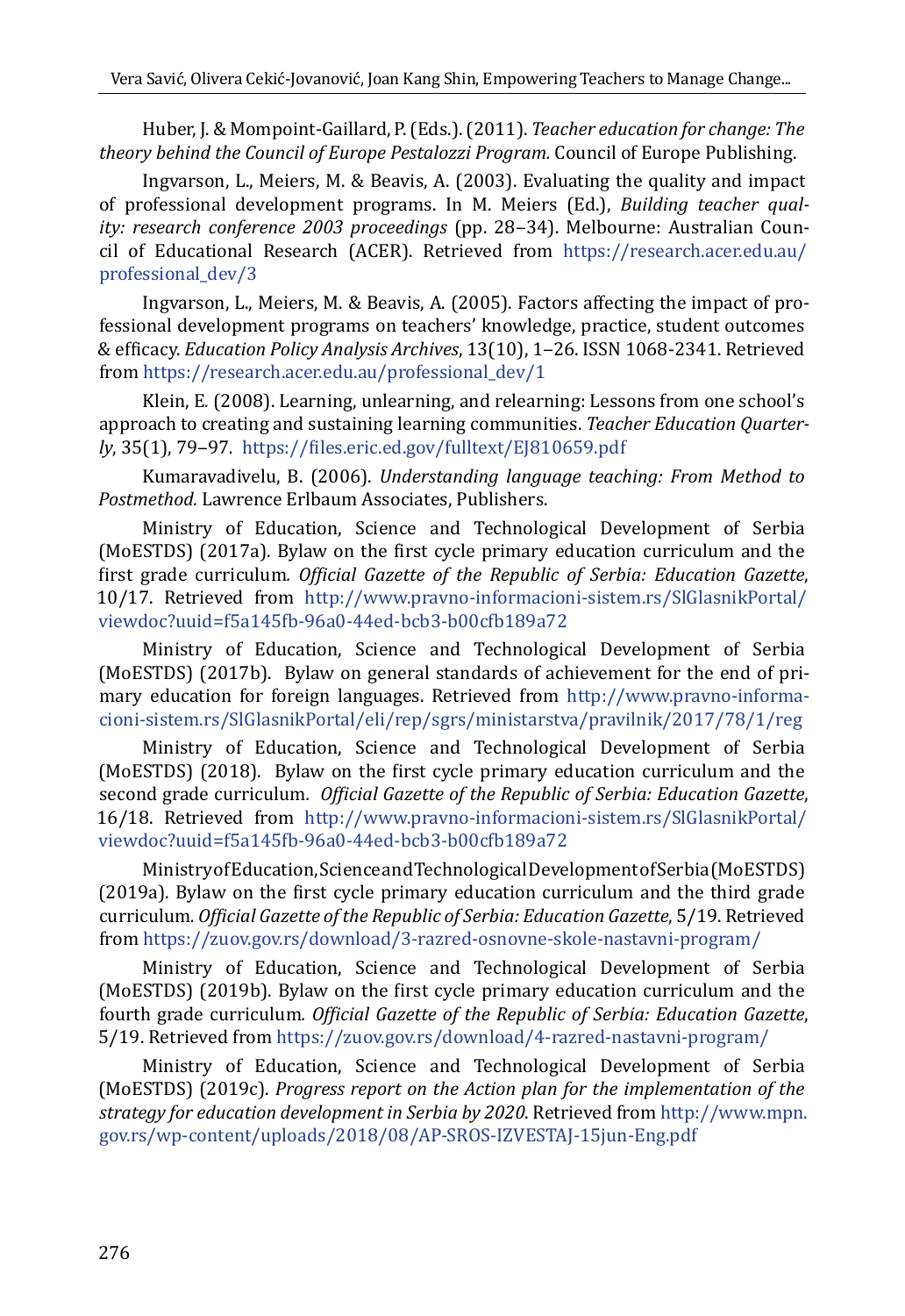Murphy, V. A. & Evangelou, M. (Eds.) (2016). *Early childhood education in English for speakers of other languages*. British Council.

Murray, A. (2010). Empowering Teachers through Professional Development. *English Teaching Forum*, 48(1), 2‒11.

Najdanović Tomić, J. (Ed.) (2017). *Opšti standardi postignuća za kraj osnovnog obrazovanja za strani jezik [General Standards of Foreign Language Learning Outcomes in Primary Education*]. Institute for education Quality and Evaluation.

OECD (2018). *The future of education and skills: Education 2030*. [https://www.](https://www.oecd.org/education/2030/E2030%20Position%20Paper%20(05.04.2018).pdf) [oecd.org/education/2030/E2030%20Position%20Paper%20\(05.04.2018\).pdf](https://www.oecd.org/education/2030/E2030%20Position%20Paper%20(05.04.2018).pdf)

Pantić, N. & Wubbels, T. (2010). Teacher competencies as a basis for teacher education ‒ Views of Serbian teachers and teacher educators. *Teaching and Teacher Education*, 26(3), 694‒703.

Pantić, N. & Wubbels, T. (2012). Competence-based teacher education: A change from Didaktik to curriculum culture. *Journal of Curriculum Studies*, 44(1), 61-87. <https://doi.org/10.1080/00220272.2011.620633>

Pantić, N., Wubbels, T. & Mainhard, T. (2011). Teacher competence as a basis for teacher education: Comparing views of teachers and teacher educators in five Western Balkan Countries. *Comparative Education Review*, 55(2), 165-188.

Patton, K., Parker, M. & Tannehill, D. (2015). Helping teachers help themselves: Professional development that makes a difference. *NASSP Bulletin*, 99(1), 26-42. <https://doi.org/10.1177/0192636515576040>

Pinter, A. (2011). *Children learning second languages*. Palgrave Macmillan. [https://](https://doi.org/10.1057/9780230302297) [doi.org/10.1057/9780230302297](https://doi.org/10.1057/9780230302297)

Pyle, A., Wade-Woolley, L. & Hutchinson, N. L. (2011). "Just listen to us": The role of teacher empowerment in the implementation of responsiveness to intervention. *Alberta Journal of Educational Research*, 57(3), 258‒272.

Savić, V. & Shin, J. K. (2013). Contextualising language learning through stories in Serbia. *Teaching Innovations*, 26(1), 62-83.

Savić, V. & Shin, J. K. (2016). Improving quality of primary English language teaching in Serbia through *Theme-Based Instruction.* In: J. Teodorović (Ed.), *Improving Quality of Elementary Education* (pp. 328‒338). Jagodina: Faculty of Education.

Savić, V. (2014). Tematska nastava engleskog jezika na mlađem uzrastu kao odgovor na zahteve obrazovanja u 21. veku [Theme-Based Instruction in Teaching English to Young Learners as a response to 21st century educational needs]. *Uzdanica*, XI (2), 123–138.

Shin, J. K. & Crandall, J. A. (2014). *Teaching young learners English: From theory to practice*. Boston, MA: National Geographic Learning/Cengage Learning.

Short, P. M. & Rinehart, J. S. (1992). School participant empowerment scale: Assessment of level of empowerment within the school environment. *Journal of Educational and Psychological Measurement*, 52, 951‒960. [https://doi.org/10.1037/](https://doi.org/10.1037/t07600-000) [t07600-000](https://doi.org/10.1037/t07600-000)